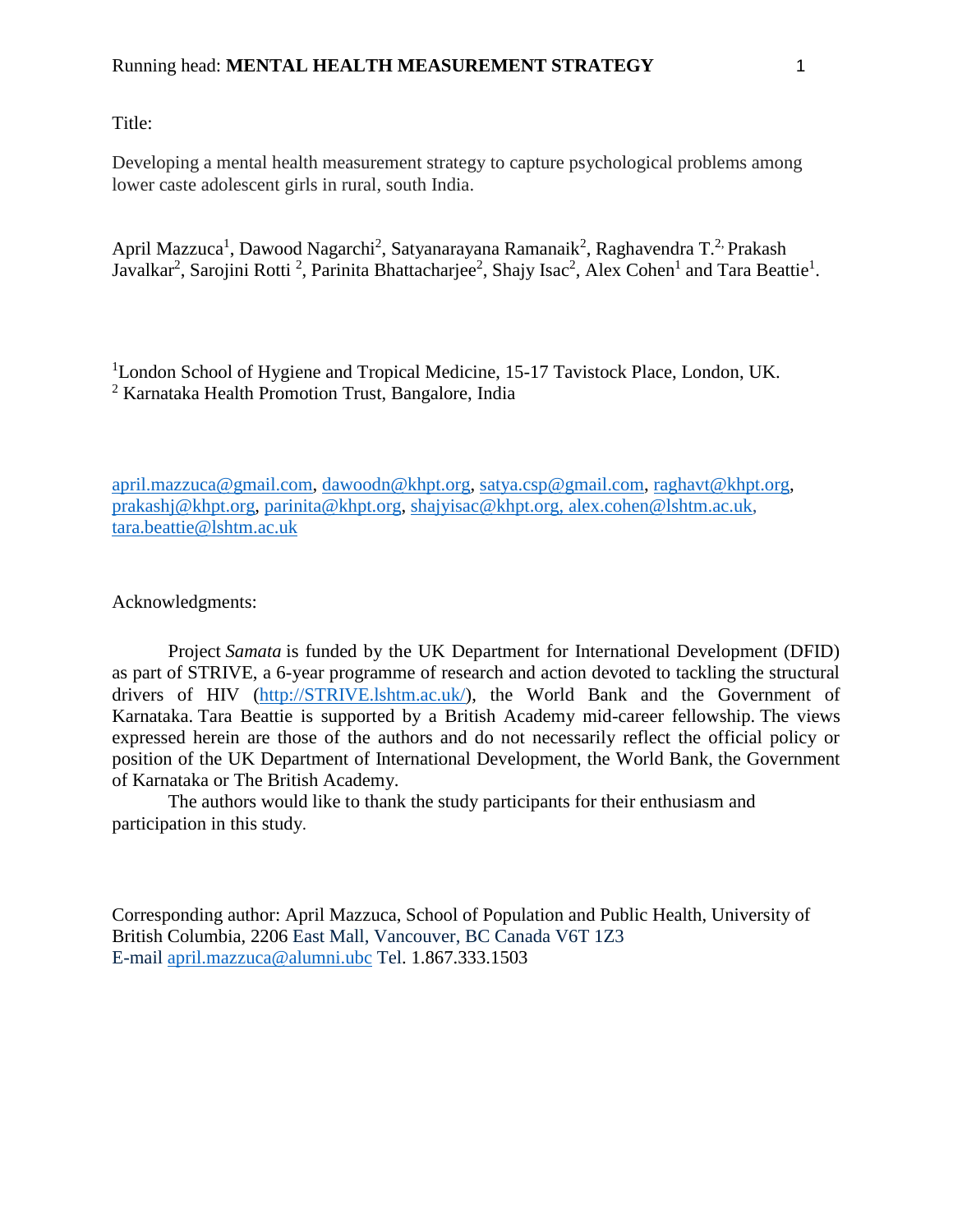Authors Biographies:

April Mazzuca, MSW, MSc, is a doctoral student in Population and Public Health at the University of British Columbia. Dawood Nagarchi Satyanarayana Ramanaik, PhD, is a researcher with Karnataka Health Promotion Trust, Bangalore, Karnataka, India. Dr. Ramanaik researches

### *Abstract*

**Introduction:** Adolescent girls vulnerable to early marriage and school drop-out in rural India may be at elevated risk of psychosocial problems. However, few screening instruments have been culturally adapted and validated to measure this risk. This paper describes the process by which the Primary Health Questionnaire (PHQ)-9, a screening instrument for depression, was tested for cultural validity as part of the *Samata* evaluation - an intervention to support low caste adolescent girls in rural south India, to attend and complete secondary school and to delay marriage until adulthood.

**Methodology:** Three focus groups discussions (FGDs) were held with 20 adolescent girls and six outreach workers of the *Samata* programme. The FGDs were used to explore local expressions of psychosocial problems and to understand the acceptability and appropriateness of PHQ-9 items. A thematic content analysis was conducted on the transcripts of the FGDs.

**Results:** Descriptions of local expressions of psychosocial problems generally matched the items on the PHQ-9. However, not all representations of psychological symptoms were captured by this tool. Persistent worry, loneliness and isolation, and externalised behaviours were also described by participants as common expressions of psychosocial distress.

**Conclusion:** Based on the limitations of translation methods, and the challenges of establishing criteria-related validity, local stakeholders must be involved in evaluating the cultural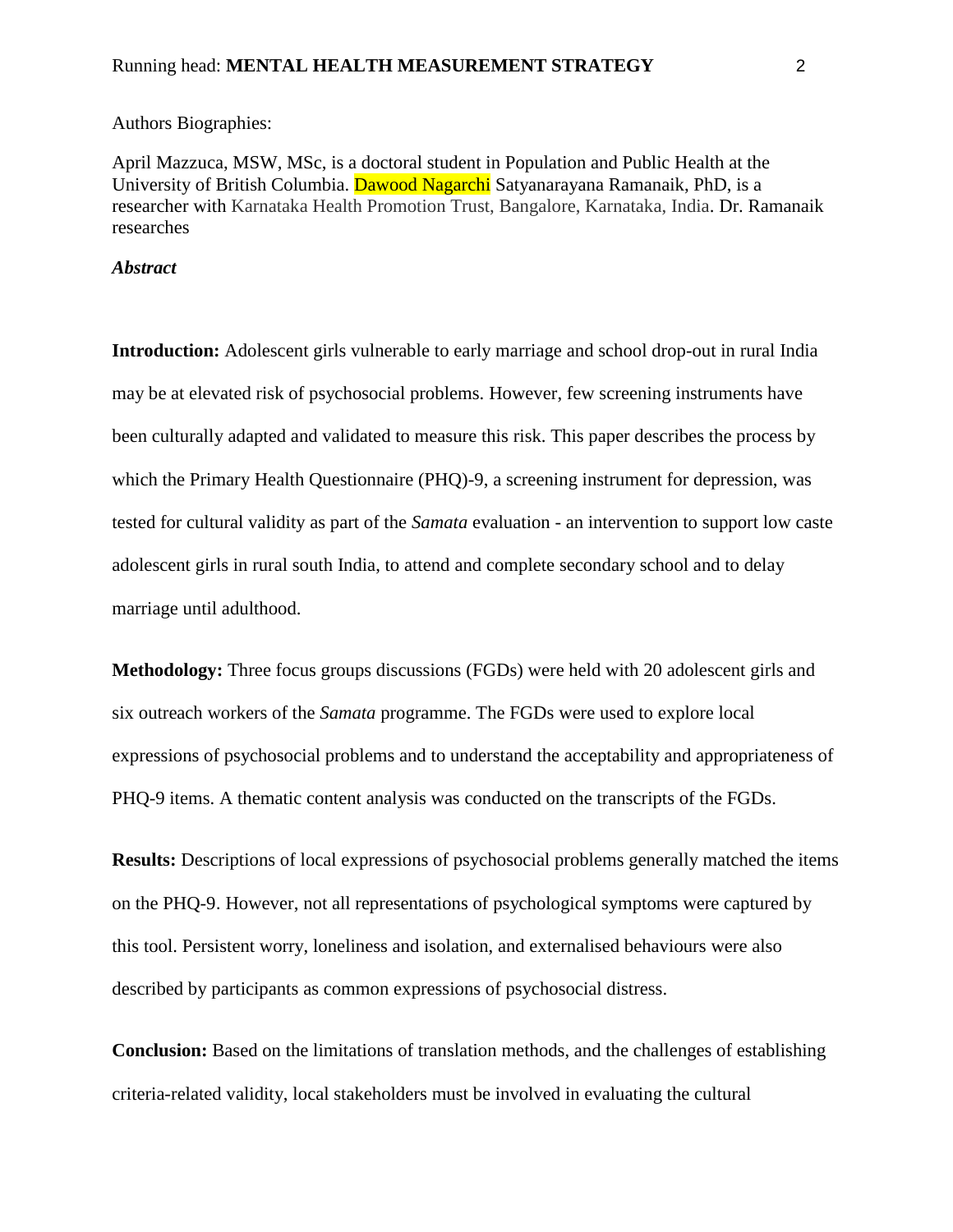appropriatness of mental health screeing tools. The current research demonstrates a strategy by which to assess the cultural validity of Western psychiatric instruments with key stakeholders in low and middle-income settings.

# **Importance of Adolescent Mental Health**

Mental disorders present significant challenges to the health and wellbeing of the young, and are a large contributor to the disease burden in adolescence (Mokdad et al., 2016; Patel et al., 2007). Yet, action from the global health community has been minimal (Mokdad et al. 2016; Petroni, Patel, & Patton 2015), especially for adolescents in low and middle-income countries (LIMC) (Davidson Grigorenko, Boivin, Rapa, & Stein, 2015). Little is known about the development of mental disorders among adolescents in LMIC, which is concerning given the adversities youth face in these contexts (e.g. poverty, conflicts, gender discrimination, and inadequate access to education) (Davidson et al., 2015).

Of particular concern are adolescent girls in LMIC, a group which experiences gender discrimination, such as child marriage, sexual harassment, and exclusion from education (Davidson et al., 2015; Petroni et al., 2015). In India, this is particularly evident among adolescent girls from Scheduled Caste families, previously known as 'untouchables,' and Scheduled Tribes, communities living in tribal areas of India (Government of Karnataka, 2008). These girls are at increased risk of child marriage (before the age of 18) or to become sex workers — a situation that exposes them to HIV infection and often ends their education (Raghavendra  $\&$  Anderson, 2013). The literature, albeit it small, does suggest an association between gender discrimination and mental health (Aaron, Bose, & Abraham, 2004; Petroni et al., 2015). Rates of suicide and suicidal ideation among female south Indian youth are several fold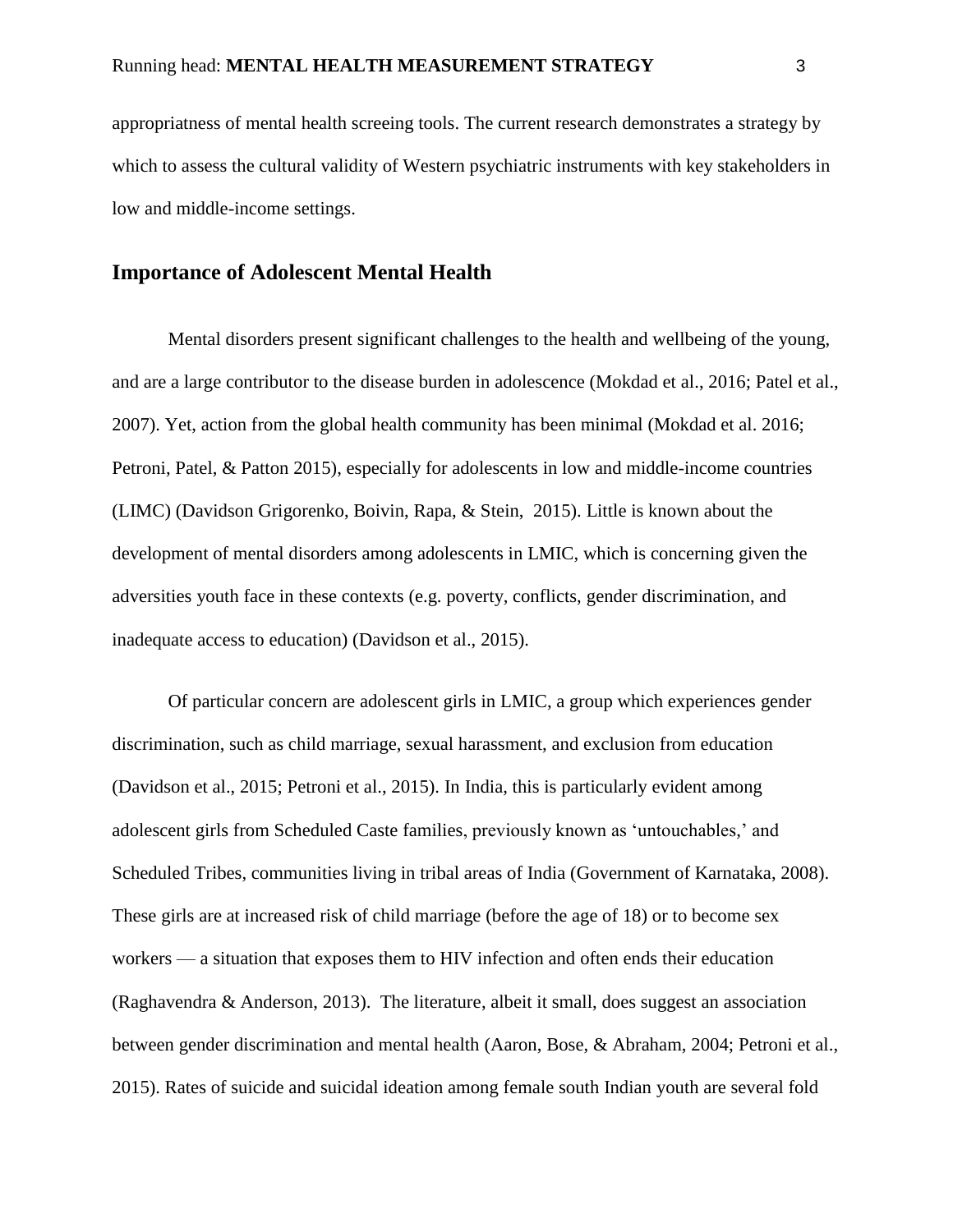higher than reported in other parts of the globe (Aaron, Bose, & Abraham, 2004), and this increased risk has been associated with gender discrimination (Bhola, Rekha, Sathyanarayanan, Daniel, & Thomas, 2014; Pillai, Andrews, & Patel 2009) and social exclusion (Manorjitham et al., 2010). Research from Africa and south Asia have also found that girls engaged or married as minors are vulnerable to depression and suicidality, in great part to its link with varying forms of gender-based violence (e.g., forced marriage and spousal violence) (Raj, 2010).

To reduce this gap in global mental health research, documentation and monitoring of adolescent girl's psychological health must be implemented (Kohrt et al., 2011; Petroni et al., 2015). Screening tools are an essential component in measuring the magnitude of mental health problems, and to identify risk and protective factors, which in turn, informs interventions and evaluation strategies (Ali, Ryan, & De Silva, 2016; Kieling et al., 2011; Petroni et al., 2015).

## **Measurement of Mental Health**

Before studying the burden of psychological distress among adolescent girls, it is necessary to ensure that the tools we use to measure mental health are not only reliable, but also feasible and culturally valid (Robinson, Metzler, & Ager, 2014). A conventional strategy for cross-cultural validation has been to evaluate the capacities of screening instruments that identify probable cases, such as depression, and compare these capacities to the accepted gold standard tests, such as a clinical diagnostic interview by a local clinician (i.e., criterion validity)( Kaiser, Kohrt, Keys, Khoury, & Brewster, 2013; Kohrt et al., 2011; Sweetland, Belkin & Verdeli, 2014). However, gold standard validation is time-consuming, expensive and resource intensive, and thus, may not be feasible in many LMIC settings (Kohrt et al., 2011; Sweetland et al., 2014; van Ommeren, 2003).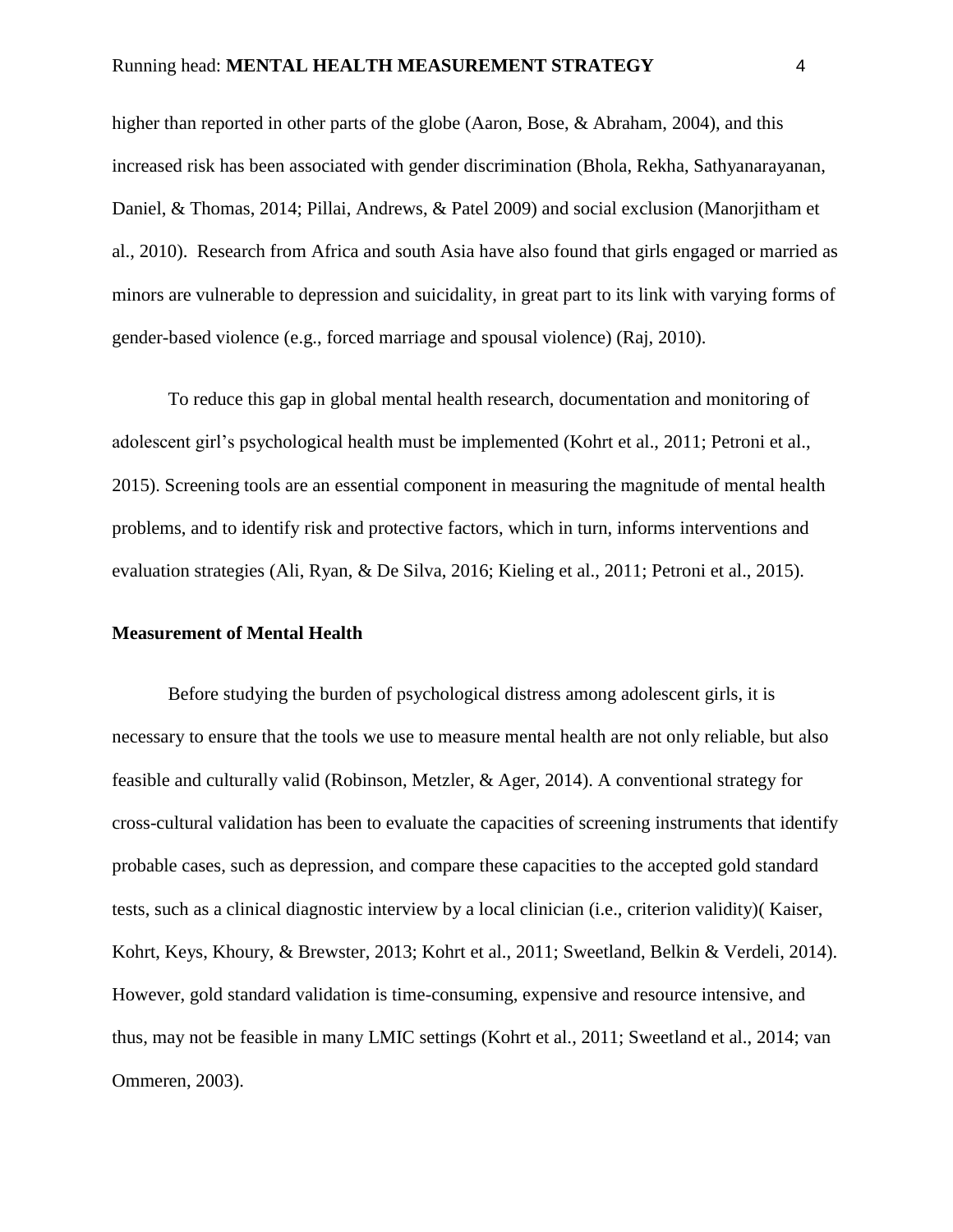The most common method for adapting mental health screening instruments is to translate Western instruments into the local language (Traube, Dukay, Kaaya, Reyes, & Mellins, 2010). Often, the screening instrument is then used without further assessment (Kohrt et al. 2011; Sweetland et al., 2014). However, it is not always clear if items on an instrument can be translated and applied cross-culturally in such a simplistic manner (Bass, Bolton, & Murray, 2007; Betancourt, Speelman, Onyango, & Bolton, 2009; Bolton, Neugebauer, & Ndogoni, 2002; Kohrt et al., 2011; Tsai et al., 2013).

Based on the limitations of translation, and the challenges of establishing criteria-related validity, there is a need to validate screening instruments by involving key stakeholders to understand local concepts of psychological distress (Bass et al., 2007; Bolton, 2001; Brown et al., 2013; Kaiser et al., 2013; Haroz et al., 2014; Rasmussen, Basila, Keller, & Wilkinson, 2011; Smit, van den Berg, Bekker, Seedat, & Stein, 2006). Several efficient and low-cost qualitative research methods have been used to guide the selection and adaptation of instruments to local settings ( Bass, Ryder, Lammers, Mukaba, & Bolton, 2008; Kaiser et al. 2013; Betancourt et al., 2009; Betancourt et al., 2012; Smit et al. 2006). An example of a rapid ethnographic method is "Free Listing", which is used to identify local expressions of psychological distress (Bass et al., 2008; Betancourt et al., 2009; Bolton et al., 2002). This approach has been used successfully with adolescents in LMIC settings (Betancourt et al., 2009; Ng, Kanyanganzi, Munyanah, Mushashi, & Betancourt, 2014). For instance, using this method, Betancourt et al (2012) was able to identify a Western screening instrument to match local expressions of depression of children in Rwanda, which resulted in a cross-culturally validated measure.

Moreover, van Ommeren et al (1999) outlined an effective method for the cultural adaptation of Western instruments. This method, too, has been utilized successfully with children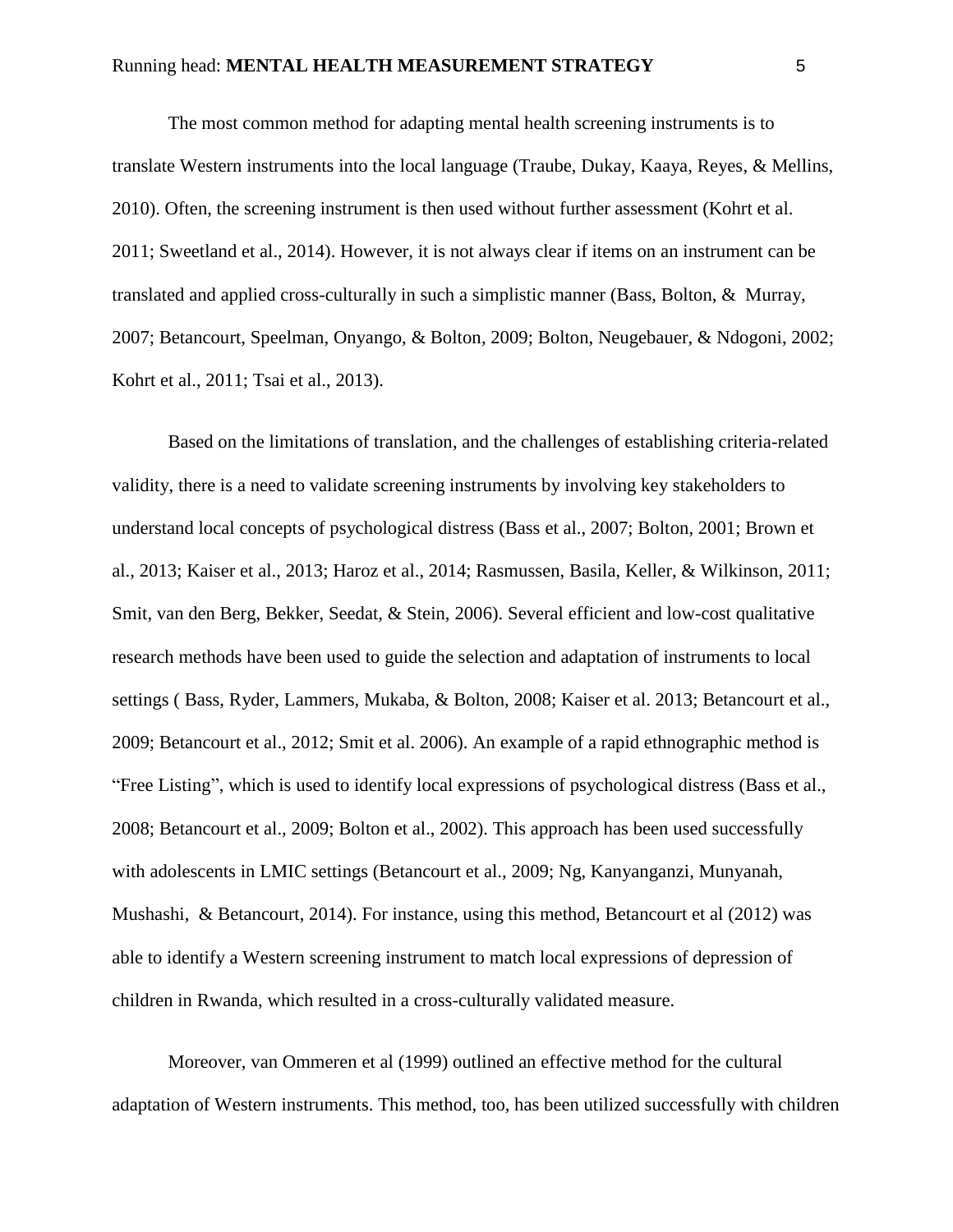to adapt and validate screening instruments in a LMIC setting (Kohrt et al., 2011). At the core of transcultural adaptions are FGDs with community members, where participants assess the acceptability, relevance (i.e., content equivalence), and comprehensibility (i.e., semantic equivalence) of each item in the screening instrument (Kaiser et al., 2013; Kohrt et al., 2011;van Ommeren et al., 1999).

#### **Mental Health and the Samata Intervention**

In India, gender norms frequently intersect with other important structural factors, such as caste and rural residence, to influence age at marriage and to limit women's access to formal education and economic opportunities (Carswell & De Neve, 2013; Harriss-White, 2012). 'Samata' is a comprehensive intervention in rural north Karnataka, south India, which aims to delay child marriage and prevent child entry into sex work by increasing entry into and completion of secondary school education for lower caste adolescent girls in North Karnataka, south India. This multi-level intervention is being assessed through a cluster-randomised control trial (RCT) design (Beattie et al., 2015). In addition to evaluating educational and marriage outcomes, the research team was interested in understanding the impact of child marriage, school dropout, and other factors on adolescent well-being and psychological health in this setting. Researchers were also interested in understanding if the 'Samata' intervention had a positive impact on the psychological health of adolescent girls. However, there was a paucity of literature on the most appropriate mental health screening tools for this key population.

The research team originally selected the Primary Health Questionnaire-9 (PHQ-9) (Kroenke, Spitzer, and Williams, 2001), a nine-item depression module, to measure the presence and severity of psychological problems among adolescent girls who participated in the cluster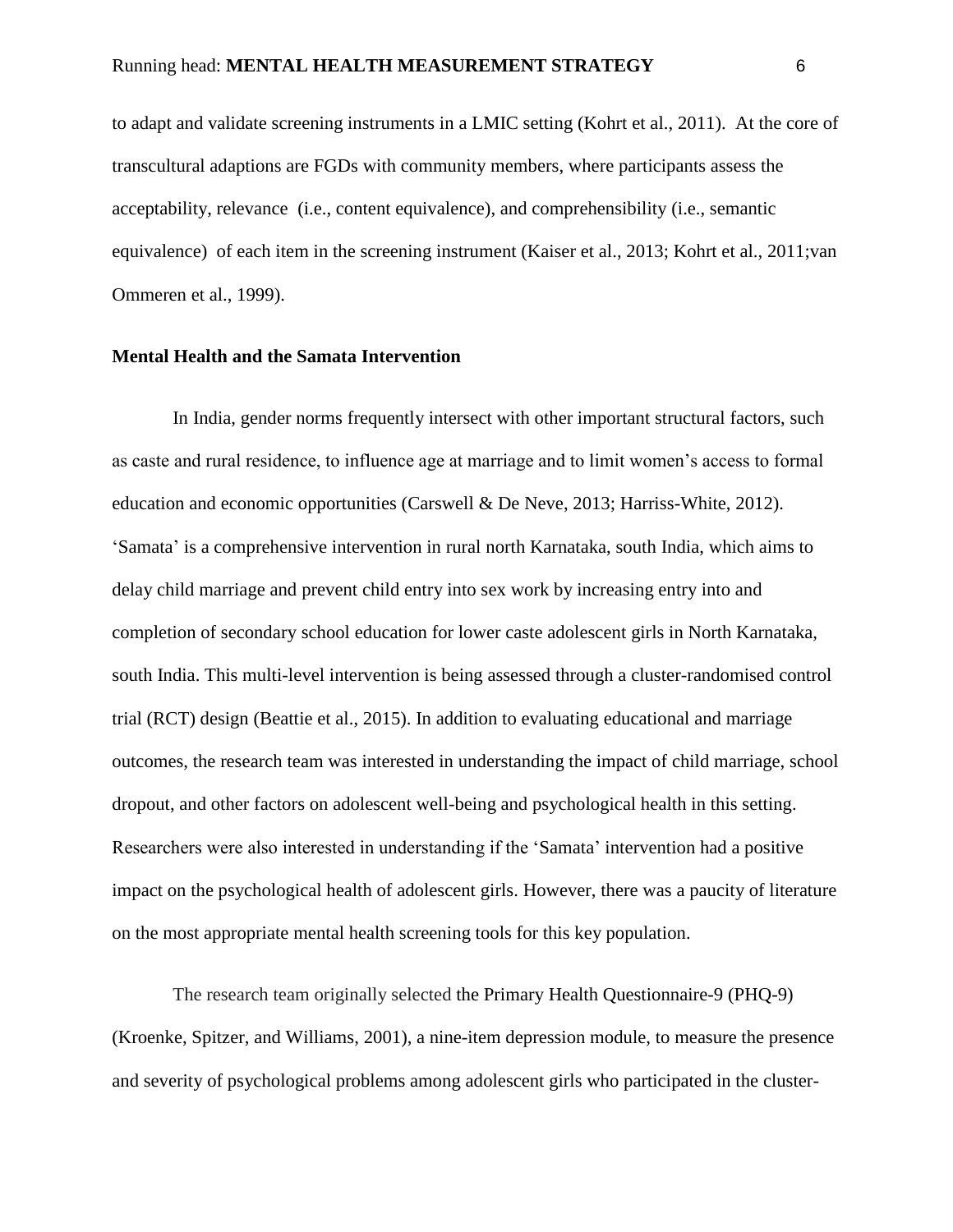RCT surveys. This screening instrument was selected because it was perceived to have brevity, ease of delivery, and comparability to other studies. Originally, the PHQ-9 was designed to measure depressive symptoms in adult populations; however, of late, it has been increasingly used and validated for use with adolescents and young adults (Adewuya, Ola & Afolabi, 2006; Ganguly, Samanta, Roy, Chatterjee, Kaplan, & Basu, 2013; Richardson et al., 2010; Tsai et al. 2014). Further, the PHQ-9 has been validated with an urban population of adolescents in Kolkata, India (Ganguly et al., 2013).

#### **Aim and Objectives**

The aim of our study was to assess whether the proposed mental health measurement strategy captured local expressions of mental health among adolescent girls in north Karnataka. As the PHQ-9 was recommended, the Samata research team wanted to determine whether this screening tool would be an acceptable and appropriate (i.e., comprehensible and relevant) measure to assess mental health problems among adolescent girls as part of the evaluation of the Samata intervention. Specifically, concerns were raised about the following: 1) semantic equivalence, i.e., whether the girls would understand the meaning of PHQ-9 items 2) content equivalence, e.g., the appropriateness of the item relating to appetite and weight loss ('poor appetite or overeating'), because the girls were from poor rural communities; and, 3) acceptability of items, e.g., whether it was acceptable to ask about suicide and self-harm ('thoughts that you would be better off dead or of hurting yourself in some way') because of the sensitivity of this topic in Indian culture.

The study objectives were to: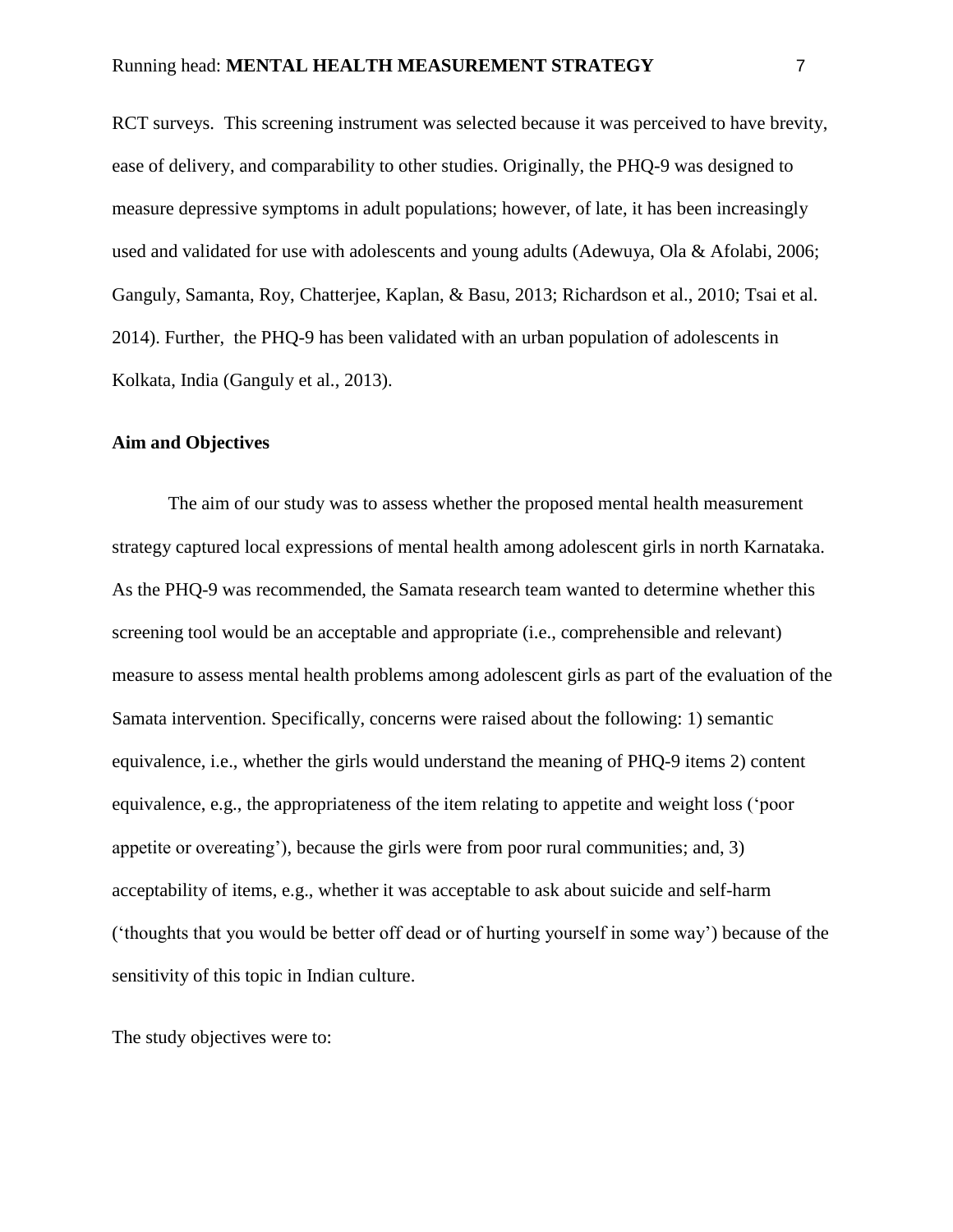- i) Explore local perceptions of mental health problems among adolescent girls. This would allow us to determine if local mental health problems were addressed in the PHQ-9.
- ii) Assess the comprehensibility (i.e., semantic equivalence), relevance (i.e., content equivalence) and acceptability of the items on the PHQ-9.

The study findings would be used to inform the mental health measurement tool used in the Samata evaluation.

# **Methods**

## **Setting and interviewers**

The study was conducted in Bijapur and Bagalkot, north Karnataka, where the Samata programme is being implemented. The project covers 3,600 girls, ages 12 to 17, from 119 villages and 69 schools in these two districts.

Three researchers (two females and one male) were present at each FGD. The lead facilitator (research coordinator at KHPT) led the FGDs with the assistance of a clinical social worker and local staff member. Two researchers were trained in qualitative interviewing methods; one was bilingual (*Kannada* and English). The third researcher had experience in conducting workshops with youth and supervising the Samata programme. The FGDs were conducted in the local language, *Kannada*. Prior to the interviews, the research team translated the PHQ-9 to *Kannada* and then back-translated items to ensure they retained their original meaning. All qualitative interviews were conducted by researchers, with one interviewing participants and the other two recording the responses, which enabled the facilitator to use probes to explore local psychosocial constructs.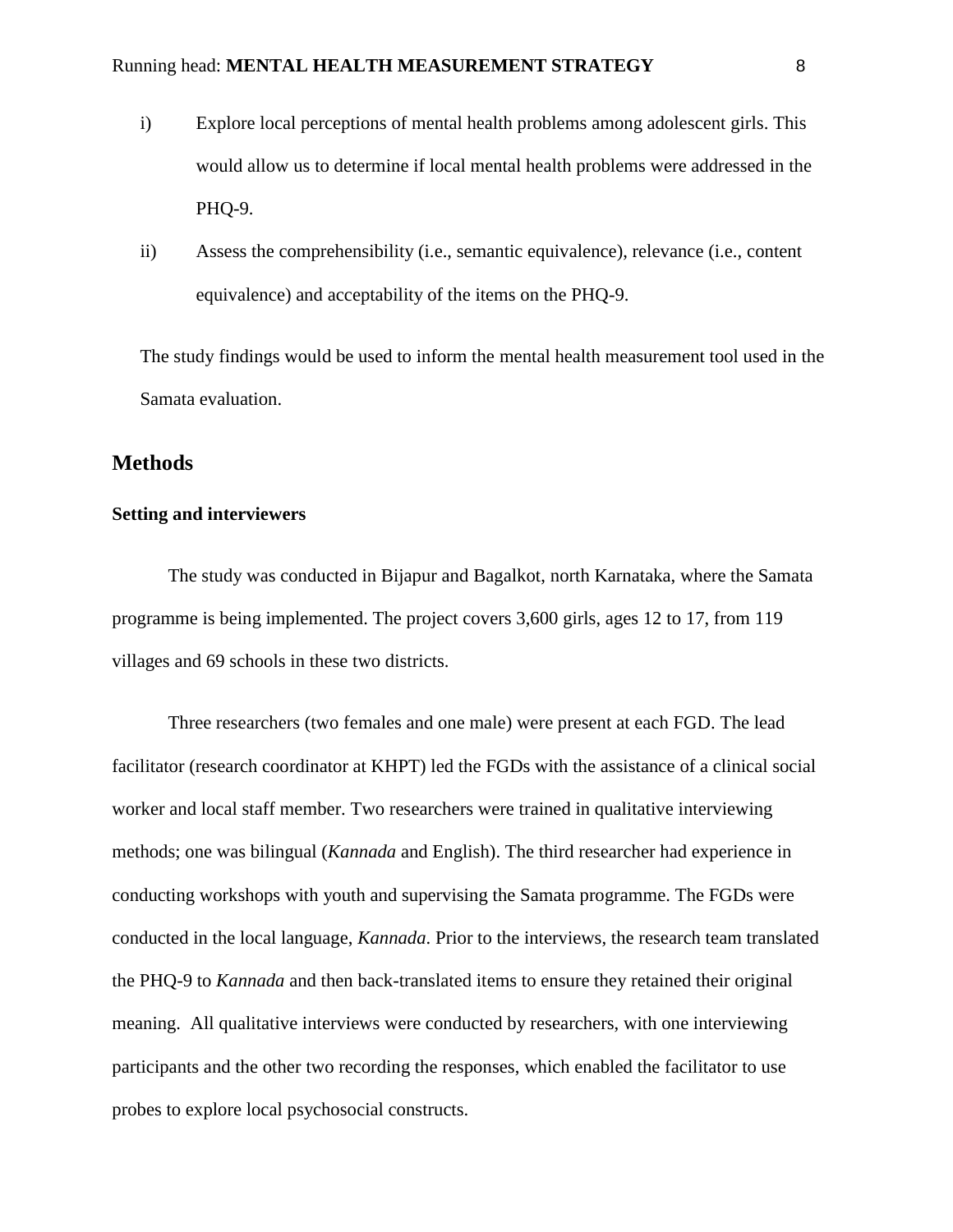# **Participants and sampling method**

The study participants were adolescent girls and outreach workers from the Samata programme. We interviewed a convenience sample of adolescent girls from the Samata intervention communities. These girls were members of the *parivartan* sports group - an established recreation sports group of the Samata programme. Twenty girls aged between 15 and 16 years, from poor SC and ST backgrounds, labouring families, participated in two FGDs (13 from Bijapur district and 7 from Bagalkot district). The participants were enrolled in secondary school,  $8<sup>th</sup>$  and  $9<sup>th</sup>$  standard, at the time of the study.

A convenience sample of six outreach workers from Bijapur, who had been working with KHPT for between 3-10 years, were also interviewed. We could complete only one FGD with outreach staff because of limited time and available staff to assist in translation. Bijapura district was chosen for this outreach worker FGD because this community had the most experienced Samata workforce.

#### **Interviewing methods**

Using techniques described elsewhere (Betancourt et al., 2009; Colucci, 2007), we used a rapid ethnographic method, based on the Free Listing technique, to conduct FGDs with adolescent girls and outreach workers. The Free Listing exercise can be used in focus group discussions (FGDs) (Colucci, 2007; Ellsberg and Heise, 2005); and is a technique that lists answers in response to a primary question. This rapid ethnographic method was designed to explore local mental health concepts, priorities, and the applicability of Western psychiatric concepts among this sample population.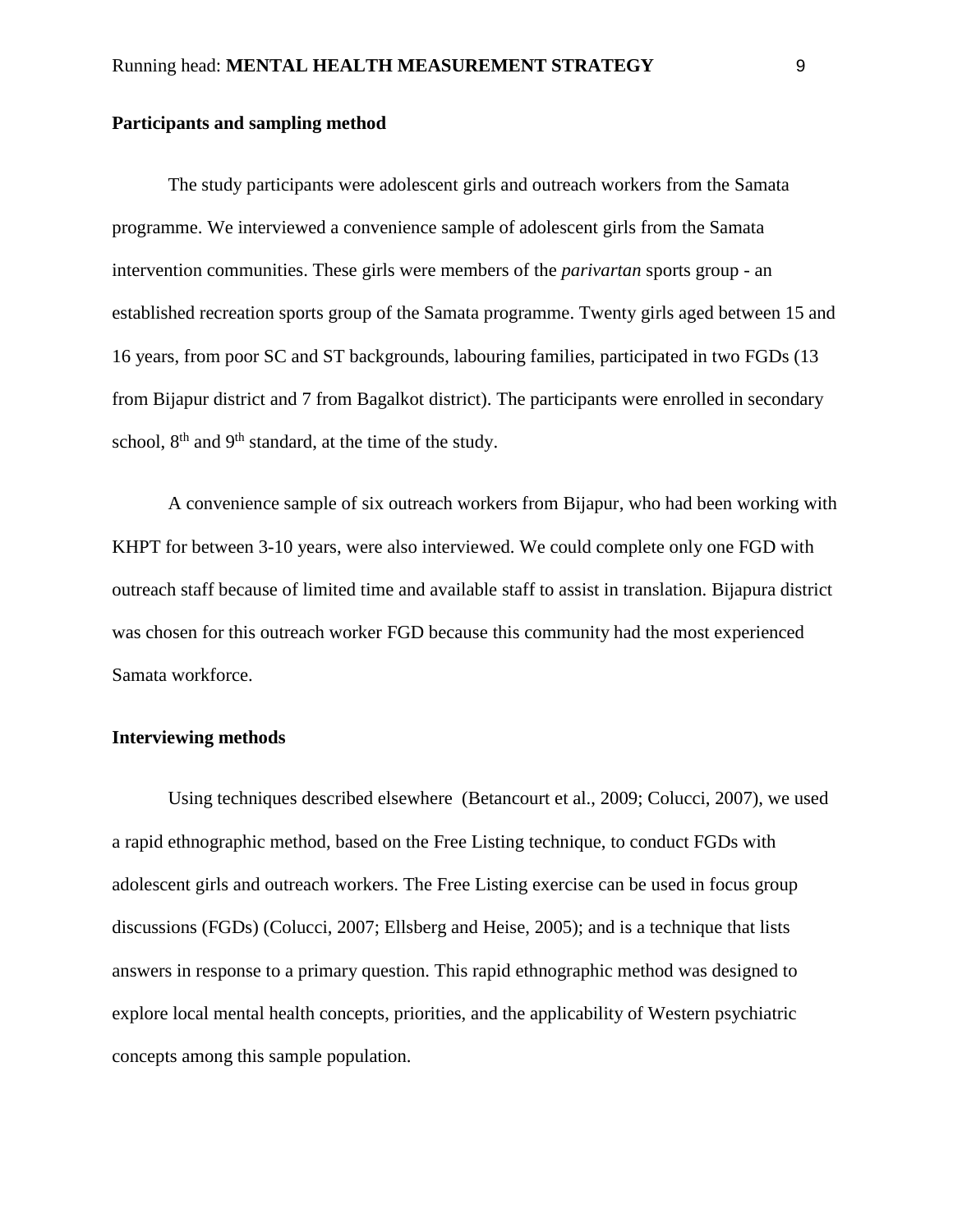The Free Listing question was "What are the problems faced by girls in your community?" Interviewers probed for a number of problems and generated a list. Their responses were recorded on a large piece of paper. From this list, as a group, each FGD prioritised the major problems in their community ('Can you tell us what problems affect girls most in your community'). We focused on six leading problems, and the participants were asked to provide a short description of each. This list of problems was then probed for descriptions of associated thinking, feeling and behaviour to explore prevalent psychosocial issues.

To explore the appropriateness and acceptability of PHQ -9, we attempted to present participants with each item in the instrument. The PHQ item on suicide and self-harm was excluded, as community members perceived this to be too sensitive an issue to be addressed in the FGD with the girls. The acceptability of the suicide and self-harm item was discussed in the outreach worker FGD. The cultural translation method described elsewhere (Kaiser et al., 2013; Kohrt et al., 2011; van Ommeren et al., 1999) was used as a guide. Interviewers probed each item for comprehension, relevancy and acceptability. We audio-recorded all responses, as well as taken notes.

### **Data analysis**

A thematic content analysis (Smith, 1992) of FGDs was conducted using NVivo 10. Coding and analysis of transcripts were conducted by the lead author, in consultation with the second, third and last two authors. Key themes of our research objectives were incorporated into a thematic framework including: (a) local concepts of mental health problems and manifestations, and (b) the domains of transcultural translation, namely, comprehensibility (i.e.,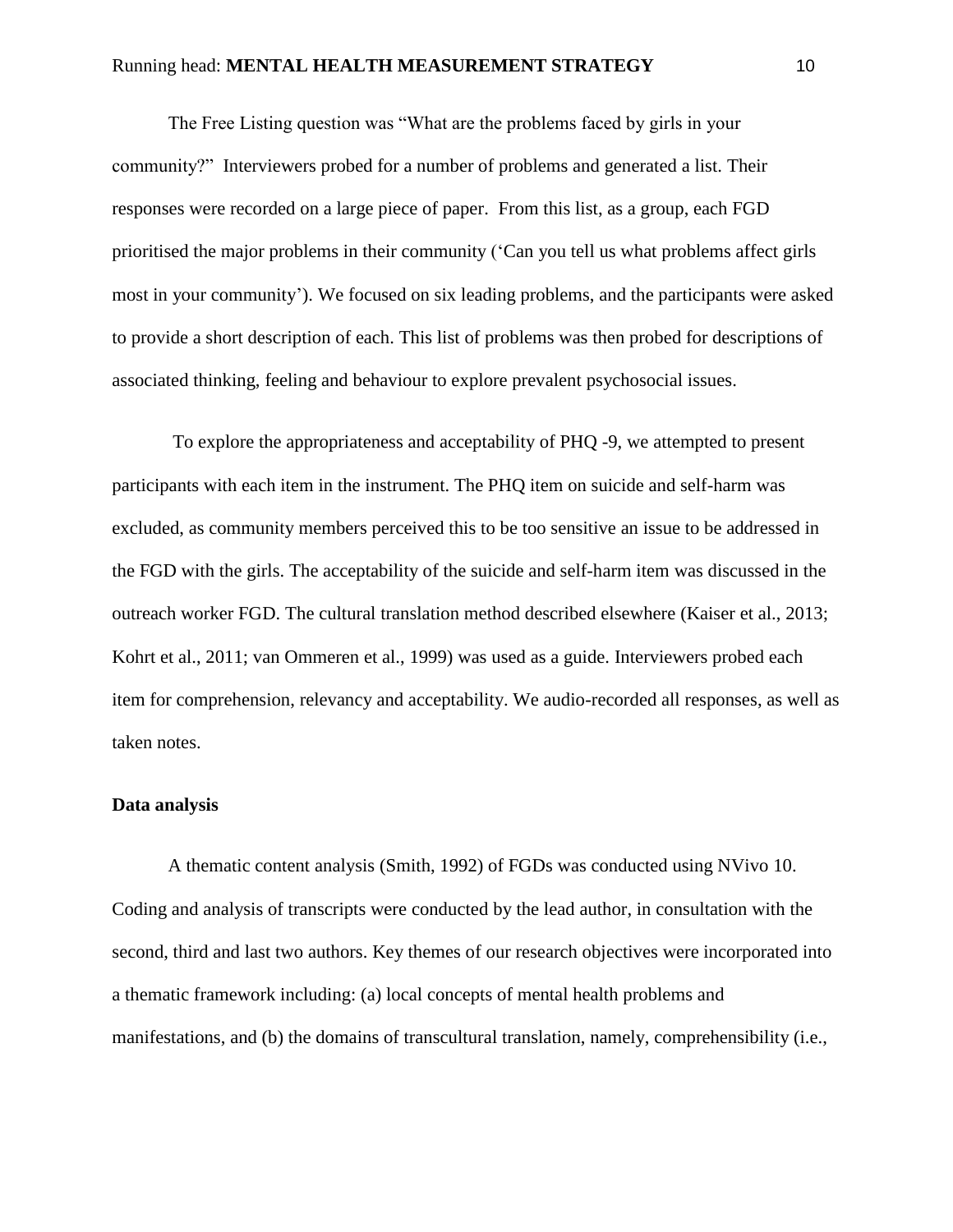sematic equivalence), relevancy (i.e., content equivalence) and acceptability as described by van Ommeren et al (1999).

After becoming familiar with the transcripts and NVivo coding, the framework was modified to include themes derived inductively from our dataset. The dataset was then coded using this framework and analysis was undertaken. Results were reviewed and approved by local research associates of KHPT. We present the results as narratives describing key themes, using excerpts from participants' quotes.

## **Community collaboration and ethics**

The topic guide and data collection were created and undertaken in partnership with local research associates and the programme implementation team of KHPT. The study obtained ethical approval from St. John Medical College, Bangalore, India, Hospital Institution Ethics Committee and the LSHTM Ethics Committee, London, UK. Informed consent was obtained from care-givers (parents / guardians) and outreach staff; informed assent was obtained from adolescent girls. Adolescent girls and their families did not receive monetary compensation; they were provided with breakfast and lunch before and after the FGDs.

## **Results**

#### **Local expressions of mental health**

In the Free Listing exercise, adolescent girls and outreach workers revealed a range of problems faced by girls in their respective communities. As a group, each FGD prioritised the problems that posed challenges for girls: child marriage, harassment (including sexual harassment), eve-teasing (unwanted sexual remarks or advances by boys and men to girls in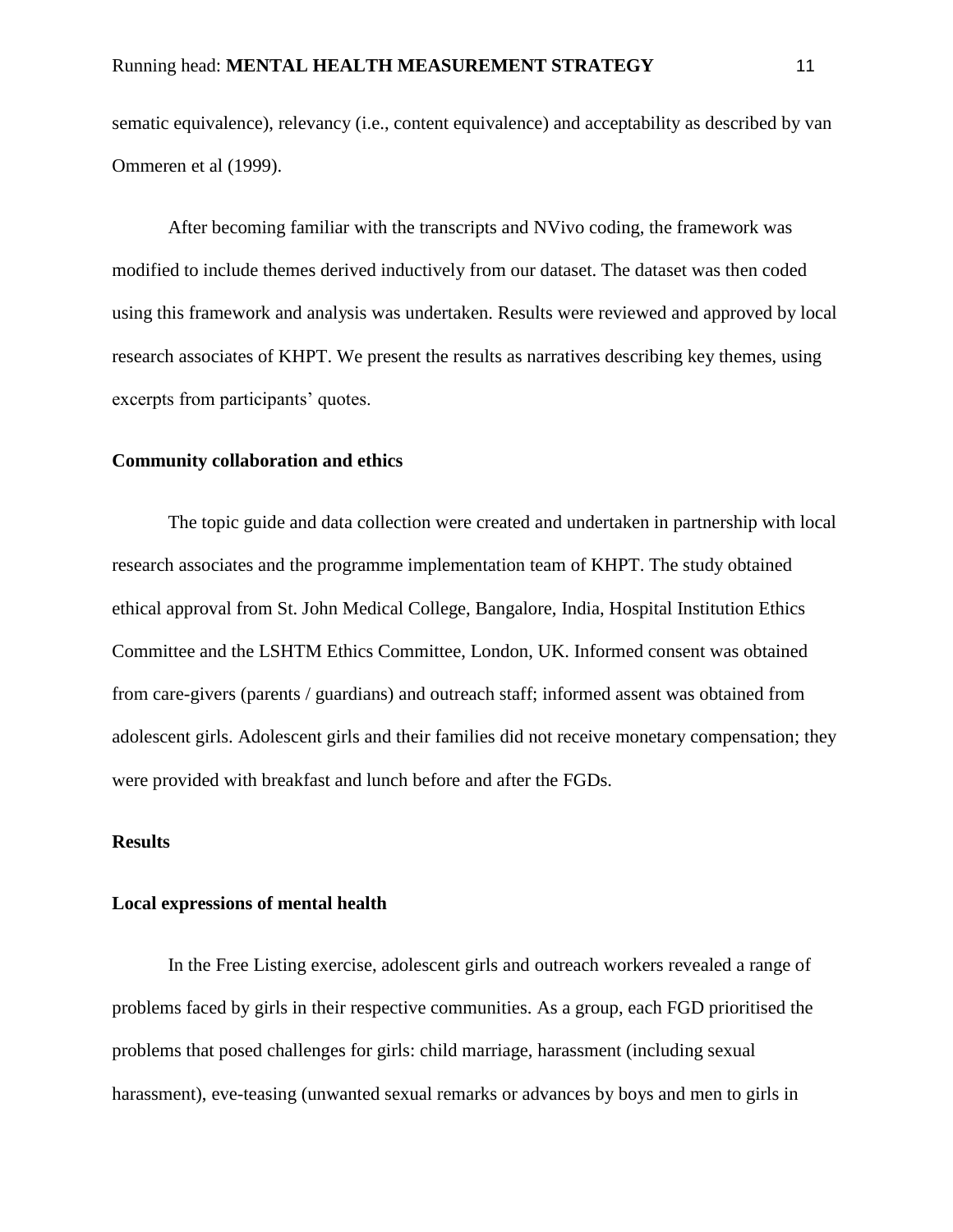public), gender discrimination (e.g. dropping out of school to care for their siblings while their brothers continued their education), falling in love, and distance to school, poverty, migration and menarche were all cited (Table 1).

| *AG Bijapur (n = 13)         | *AG Bagalkot (n=7)                    | *ORW Bijapur $(n=6)$         |  |
|------------------------------|---------------------------------------|------------------------------|--|
| Harassment                   | Child Marriage                        | <b>Gender Discrimination</b> |  |
| Child Marriage               | Eve-teasing                           | Child Marriage               |  |
| Falling in Love              | Teachers misbehaviour<br>(harassment) | Eve-teasing                  |  |
| <b>Gender Discrimination</b> | <b>Gender Discrimination</b>          | Migration                    |  |
| Eve-teasing                  | Poverty                               | Falling in love              |  |
| Menarche                     | Distance to school                    | Poverty                      |  |

|  | Table 1: Main problems emerging from free listing exercise $(N = 3 FGD)$ |
|--|--------------------------------------------------------------------------|
|  |                                                                          |

*Note.* Eve-teasing is a euphemism used in India for a form of sexual harassment of females by males in public spaces. Behaviours of boy and men include: staring, touching, pinching and or making indecent remarks or gestures towards girls (Dhillon & Bakaya, 2014).

\*Adolescent girls (AG) and outreach workers (ORW)

When psychosocial themes (i.e., feelings, thoughts, and behaviours linked to problems listed in Table 3) were analysed, local symptoms or features shared similarities with the Diagnostic Statistical Manual of Mental Disorder (DSM-V) definition of Major Depressive Disorder (MDD) (American Psychiatric Association, 2013). These included crying, sadness and withdrawal, "alone, they won't speak to anyone…" Other features were: shame: "spoiled their family name", worthlessness and irritability: "she becomes atypical... express anger towards all"; and suicidal ideation: "sometimes evil thoughts of committing suicide arise"**.** Further, as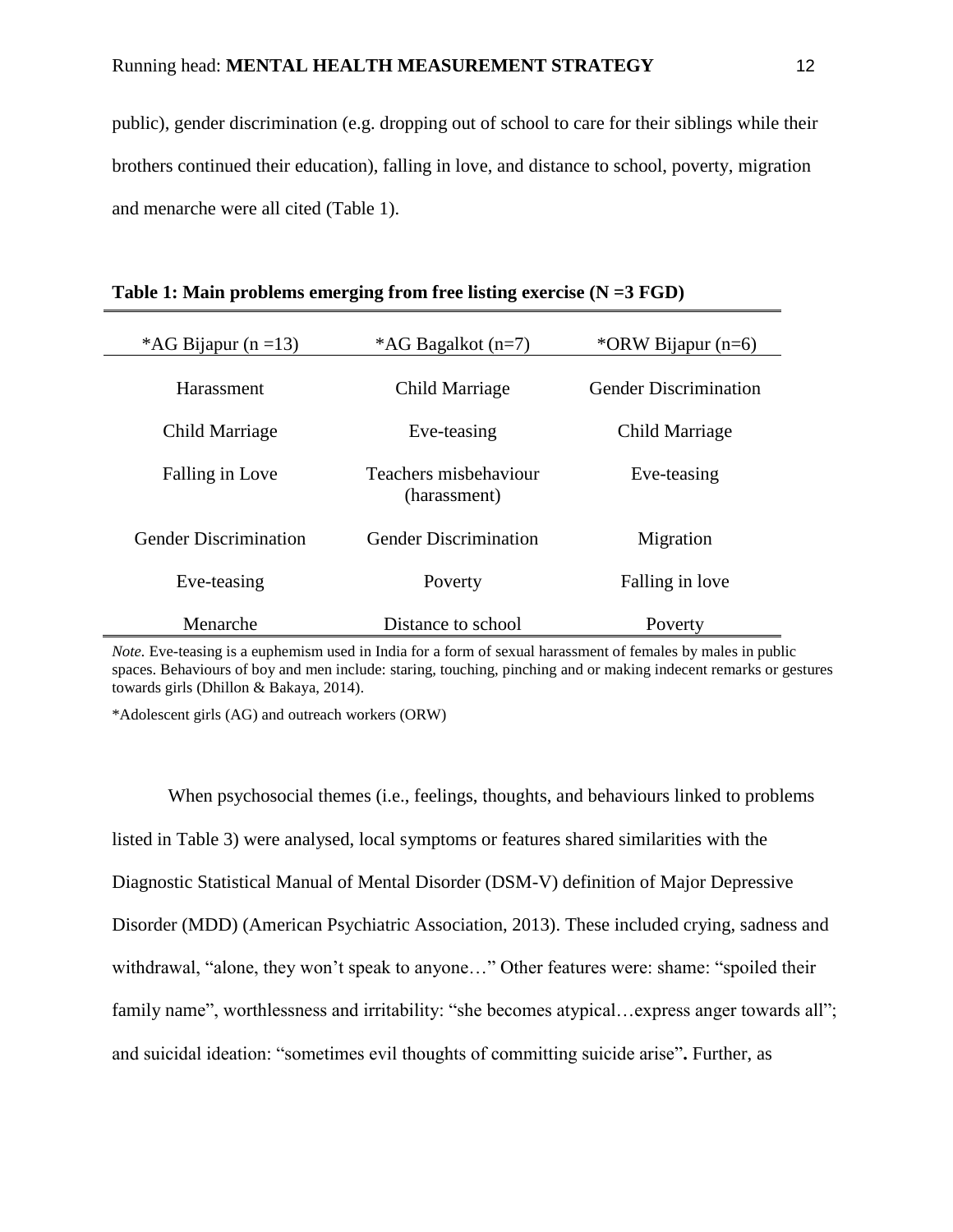illustrated below, outreach workers describe how depression presents in adolescent girls when they are married off and forced to discontinue their education.

> *"…feeling deprived of everything desired could make her go into deep mental pains, might make her lose interest in everything, losing focus /attention, non-responsive to anybody's calls… they would be unable to consume and digest food, not getting proper sleep and even if they sleep, could not be able to do it properly and thinking deeply about the same desire* (desire to continue their education). *Usually those who are suffering with depression would behave like this only."*

Thoughts resembling depression and suicide were: "wishing they had never been born",

"not wanting a girl child', "think of her birth as a curse" and "not wanting to be seen around". As

illustrated below, outreach workers described the connection between feelings of hopelessness

and suicide among adolescent girls.

*"Thinking of such possible negative developments* (imaginary) *about her future life, she might decide to take the extreme drastic step of committing suicide and ending her life forever."*

Girls appeared to isolate themselves when faced with adversities, such as child marriage or "eve-teasing". Feelings of isolation recounted by adolescent girls were, "sitting in silence", "crying alone", and "not talking to anyone", "sitting alone carrying their thoughts and worries". When we queried the expression of sadness by girls, they replied "to whom are we to express it to?" Some participants remarked that they had no one to talk to and no one to listen to them. One of the adolescent girls commented:

> *"They remain silent even at school. And while going out, if they come across any known persons they start looking downwards. They do the same thing even at school."*

Other psychosocial problems, such as constantly worrying and thinking, and difficulty concentrating and sleeping were similar to symptoms of Generalised Anxiety Disorder (GAD),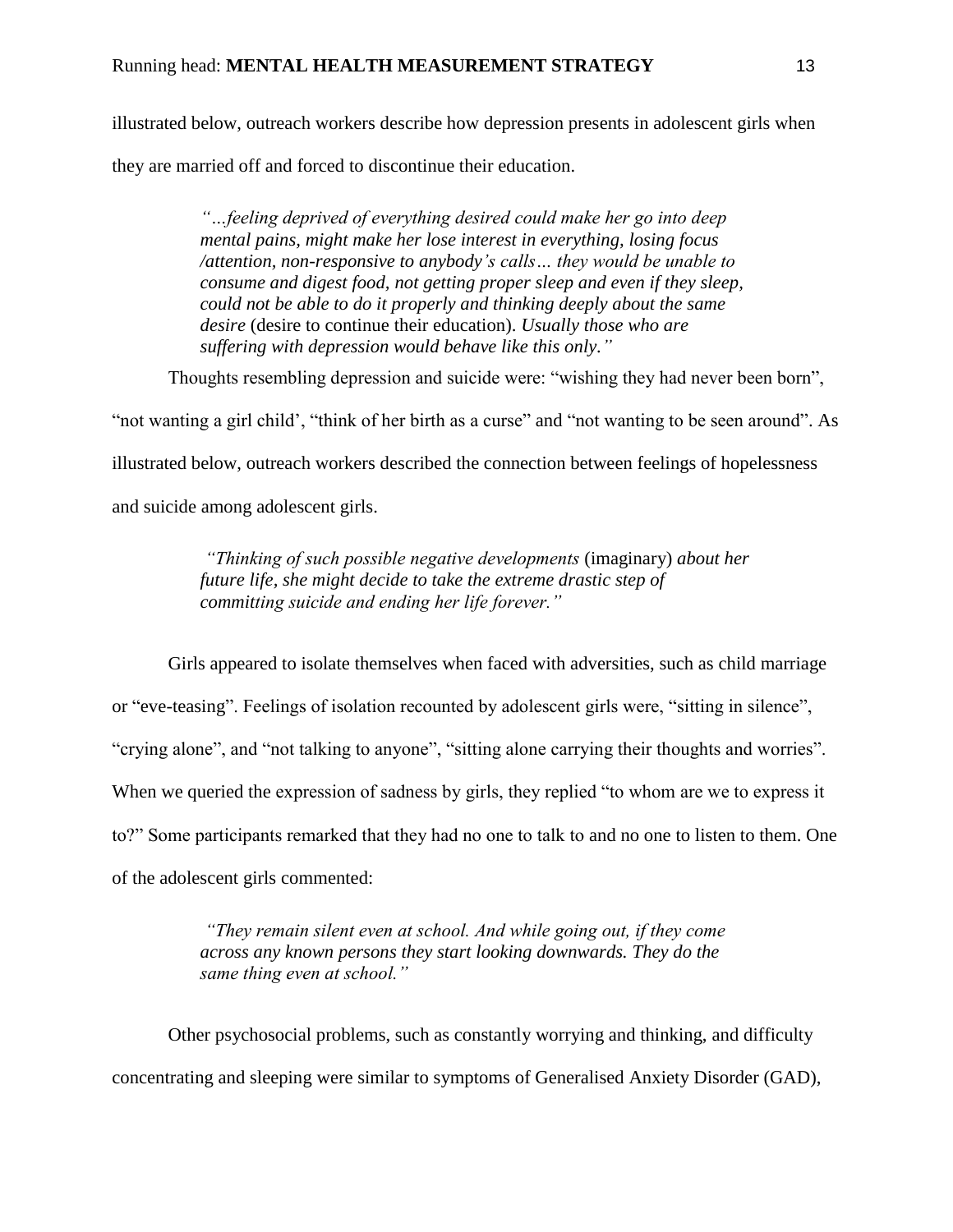but also overlap with Major Depressive Disorder as defined in DSM-V (American Psychiatric Association, 2013)**.** The girls reported avoidant behaviours due to intense fear of eve-teasing. For example, to escape from such insults girls would travel longer distances, only travel with friends or, if friends were not present, not go to school.

Externalised behaviours, such as verbal aggression, frustration, angry glares and disobedience, were also cited, which mirrored the expression of depression in youth in DSM-V (American Psychiatric Association, 2013). However, outreach workers recalled more externalised features compared to the adolescent girl groups.

## *Protective and risk factors*

Other emergent themes were linked to protective factors that helped girls cope with problems they encountered in their community. Participants reported the assistance they received from external interventions, such as the Samata programme, to help girls avoid child marriage. Participants also cited involvement in activities - singing, dancing and playing with friends as being helpful. However, the presence and support of a system, friends and family, were critical to helping girls deal with the problems they faced.

The potential risks of mental health problems could be identified when the participants mentioned not having anyone to talk to or support them. When asked how they expressed their feelings, they replied: "Who do we share it with?" Participants frequently cited that no one, particularly family members, listened to or believed them, and they were scolded and blamed if boys 'teased' them.

Key indicators from FGDs of depression/anxiety features are presented in Table 2.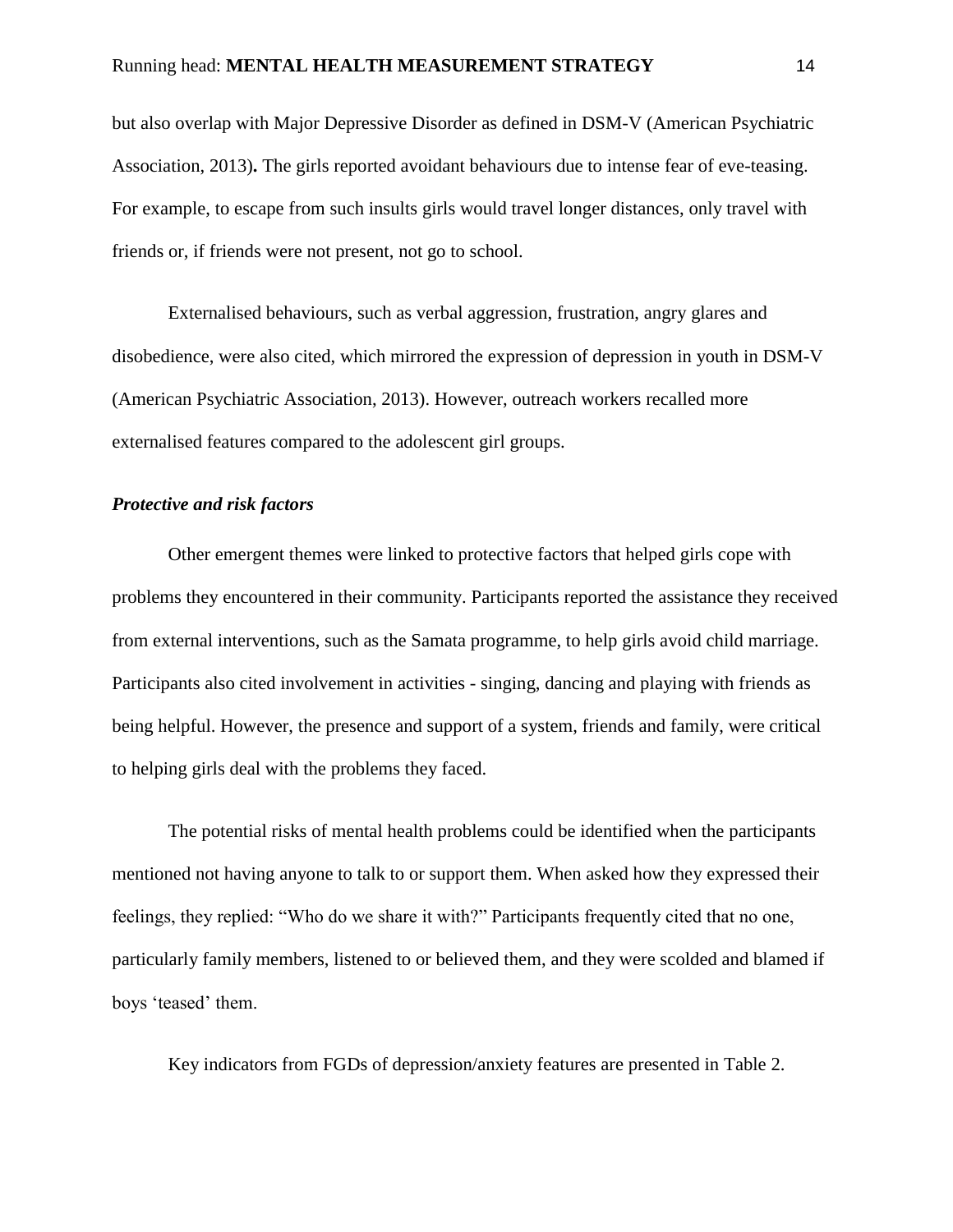| <b>Internalised Feelings</b> | <b>Internalised Thoughts</b> | <b>Internalised Behaviours</b> |
|------------------------------|------------------------------|--------------------------------|
| Sadness                      | Thoughts will be             | Limit their mobility to their  |
| Inferior/degrade             | somewhere else               | home                           |
| Crying                       | Not smart                    | Looks dull                     |
| Panic mood                   | I ruined my life             | Lack interest in school        |
| Go into depression after     | Pessimistic attitude about   | Won't speak to anyone          |
| deep troubles                | the future                   | Keep worrying all alone        |
| Sorrowful mood               | Anxiety around her fate and  | Do not react to others         |
| Ashamed                      | image                        | Don't eat                      |
| Hurt                         | Keep worrying                | Don't talk to anyone           |
| Mental pain/mental           | Thinking of committing       | Sit quietly in the house       |
| suffering                    | suicide                      | Not paying attention           |
| Scared                       | Worrying about incidents     | Never come forward to          |
| Fearful                      | Impression of being nothing  | participate She will hesitant  |
| Repenting/Guilt              | Lots of thoughts             | about everything               |
|                              |                              | Simply obey the guidance       |
|                              |                              | their parents                  |
|                              |                              | Keep silent.                   |
|                              |                              |                                |

*Externalised feeling and*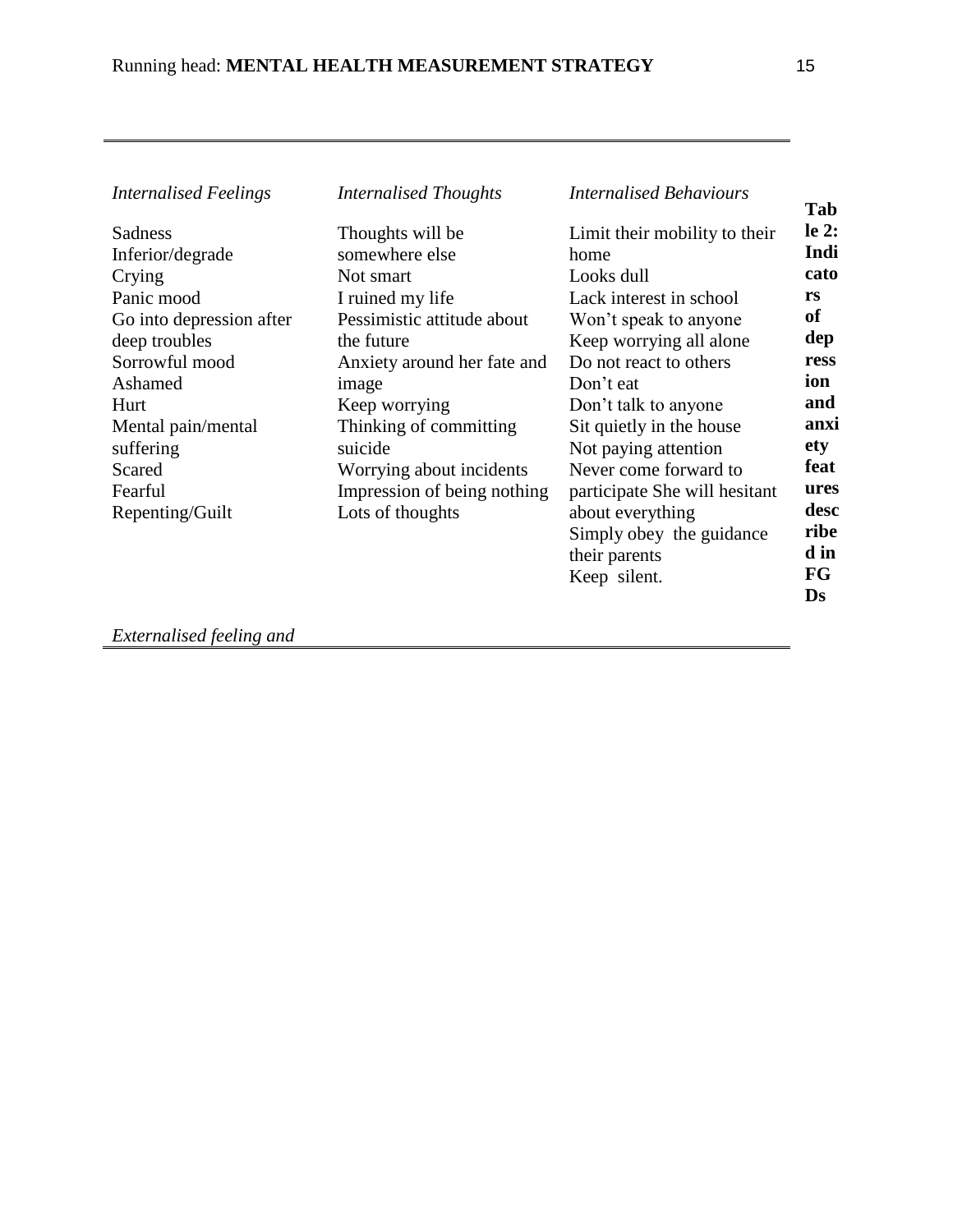| thoughts           | <b>Externalised Behaviours</b> |
|--------------------|--------------------------------|
| Anger              | Anger when speak to others     |
| Frustration        | Beating others                 |
| Jealousy           | Atypical always expressing     |
| Angry at everybody | anger towards others           |
| Wish to beat them  | Angry without reasons          |
|                    | Doesn't smile at elders, look  |
|                    | them with anger                |
|                    | Rebellious attitude            |
|                    | Disobey their parents          |
|                    | Arrogant behaviour             |
|                    | Not listen                     |
|                    | Restless                       |
|                    | Lack of patience               |
|                    | Running away                   |
|                    | Anger towards a small          |
|                    | comment                        |
|                    |                                |

*Note*. These are key words and statements used to describe how girls feel, think and behave when they experience the problems common to their communities.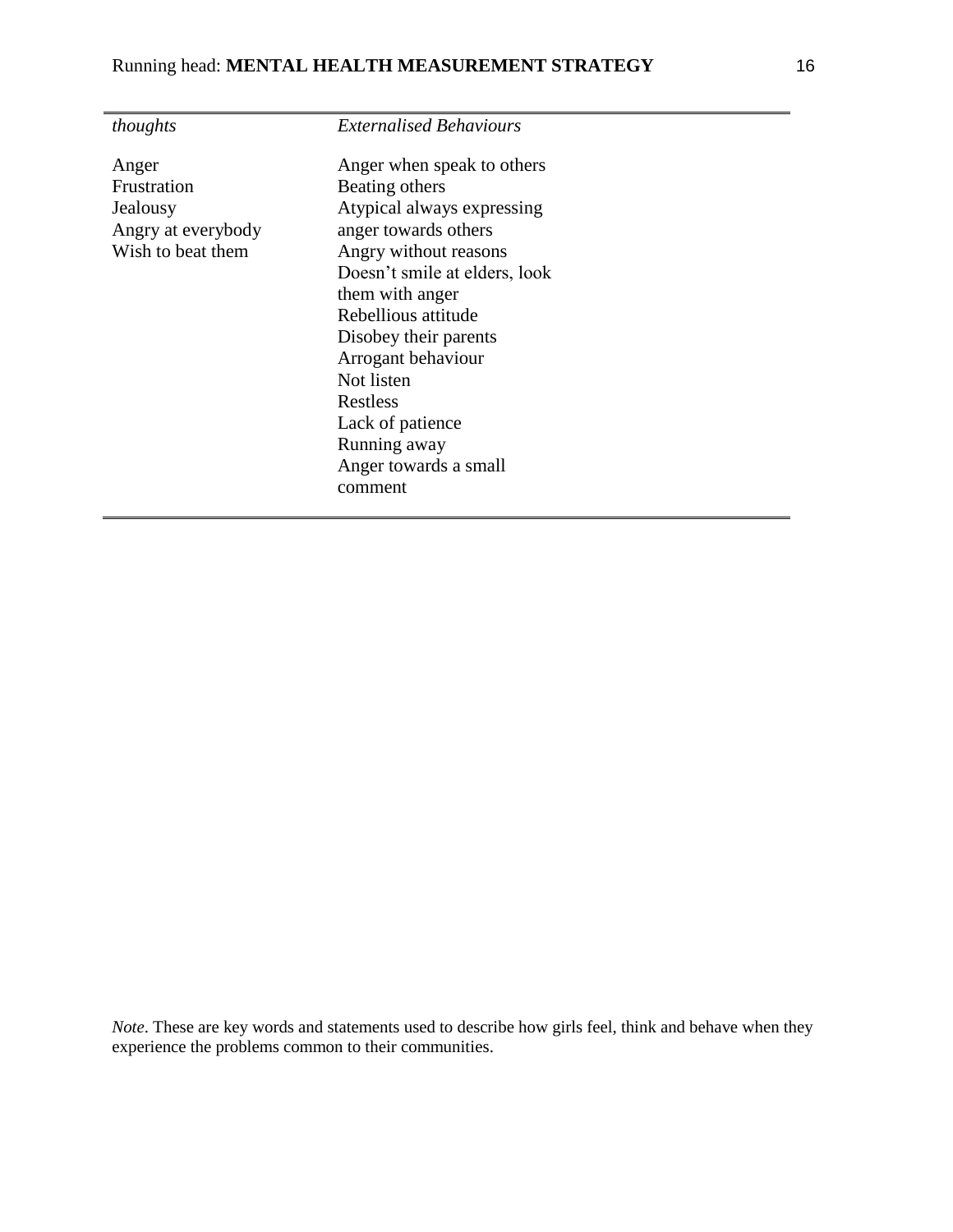# **Appropriateness of PHQ-9:** *Semantic equivalence of PHQ-9*

When semantic equivalence was examined, no participants reported difficulty with the *Kannada* terminology used in PHQ- 9, except for the word 'depressed'. The outreach workers stated that this word is not used in rural villages. Some girls cited that they had never heard the word 'depressed' before, but when the facilitator asked them about 'mental depression', they identified it as agony ('mental pain' or 'mental suffering'). The outreach workers also believed the girls would not understand 'feeling down' (translates in *Kannada* to 'disturbed lowness') because it is seldom used in the villages.

#### **Appropriateness of PHQ-9:** *Content equivalence of PHQ-9*

Content equivalence was undertaken to determine if the items were relevant to the overall constructs of depression (Kohrt et al., 2011). Modifications to PHQ-9 items, based on FGD comments, are presented in this section and illustrated in Table 3.

# *PHQ-9 items associated with depression*

Three PHQ-9 items were endorsed by each FGD as having a connection to depression. These items are presented below.

## *PHQ-1: Feeling down, depressed and hopeless*

When we asked what this item meant to them, adolescent girls referred to "becoming mentally upset" "mental pain". These feelings were associated with being insulted by others, being forced to drop-out of school, child marriage and eve-teasing by boys.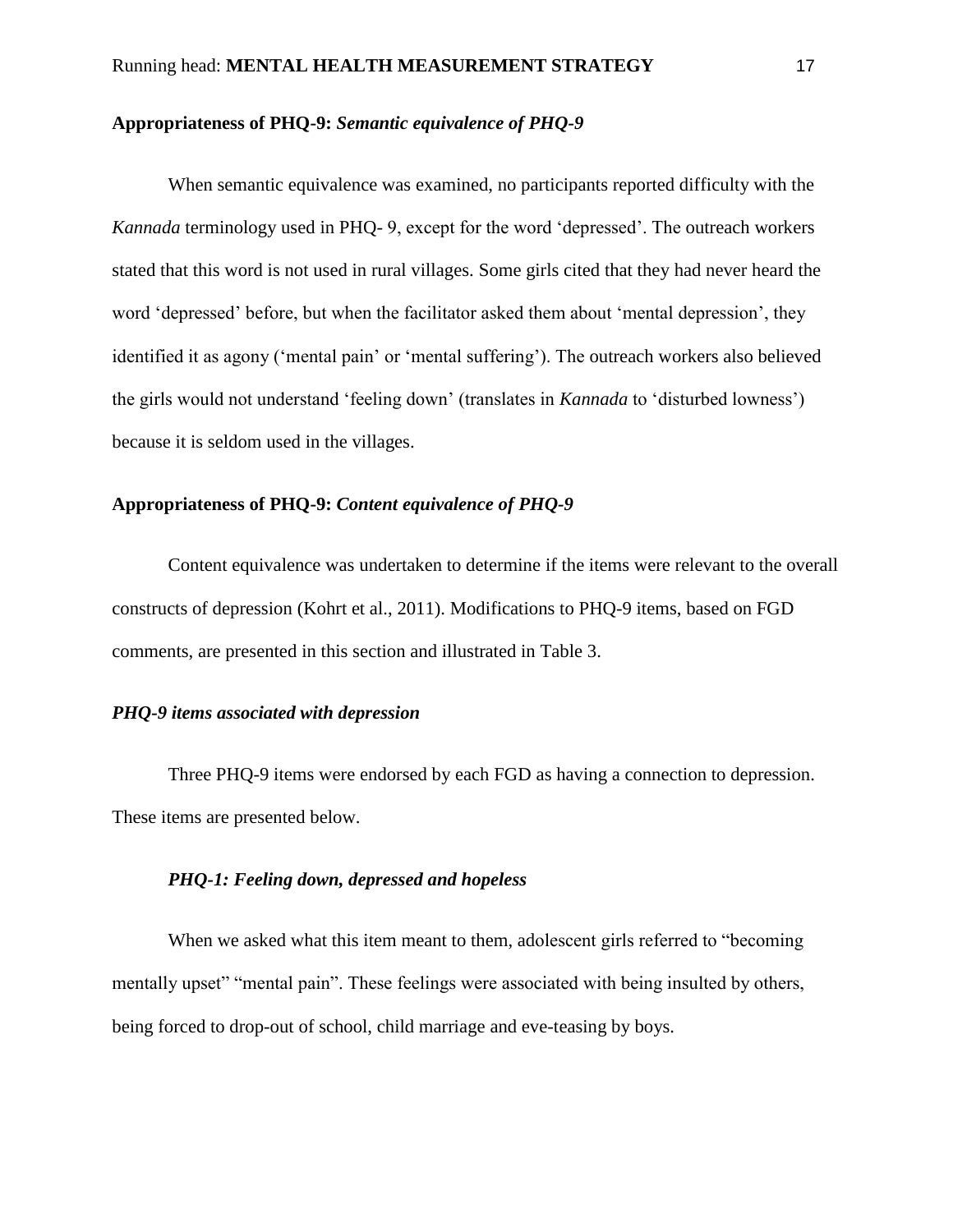It was suggested that girls better understood the Kannada translation of mental stress, psychological pain or mental suffering over 'depression'. As the girls associated 'mental suffering' with sadness and thoughts of suicide, this term would help connect the item to feelings of sadness. Hence, we proposed that this item to be changed to: 'Feeling sad, mental pain and hopeless'.

#### *PHQ-2: Feeling bad about yourself - that you are a failure or let your family down*

This item was related to feelings of guilt and shame. In one FGD, girls gave an example of taking exams without being adequately prepared and hence copying the answers. In such cases, they felt guilty. Others recounted stories of making an error during a class lesson, which left them feeling bad and ashamed of themselves. The word 'shame' was used during the Free Listing exercise, when girls spoke of bringing shame to their family by falling in love with a boy. We proposed this item be changed to: 'Feeling bad about yourself, feeling ashamed, or that you have let your family down'.

# *PHQ-3: Thoughts that you would be better off dead or of hurting yourself in some way*

We were unable to present this item to the adolescent girl groups, as there were concerns the item on suicide would be too sensitive an issue to be addressed in a group discussion. The outreach workers stated that adolescent girls would be less likely to give an honest response if asked about suicidal thoughts directly. Given their work experience in the villages, outreach workers commented on how girls may feel anxious that this information would be disclosed to families and community members. Thus, based on their recommendations, we proposed using 'Thinking life was not worth living', as an indicator of suicidal ideation. Although many of the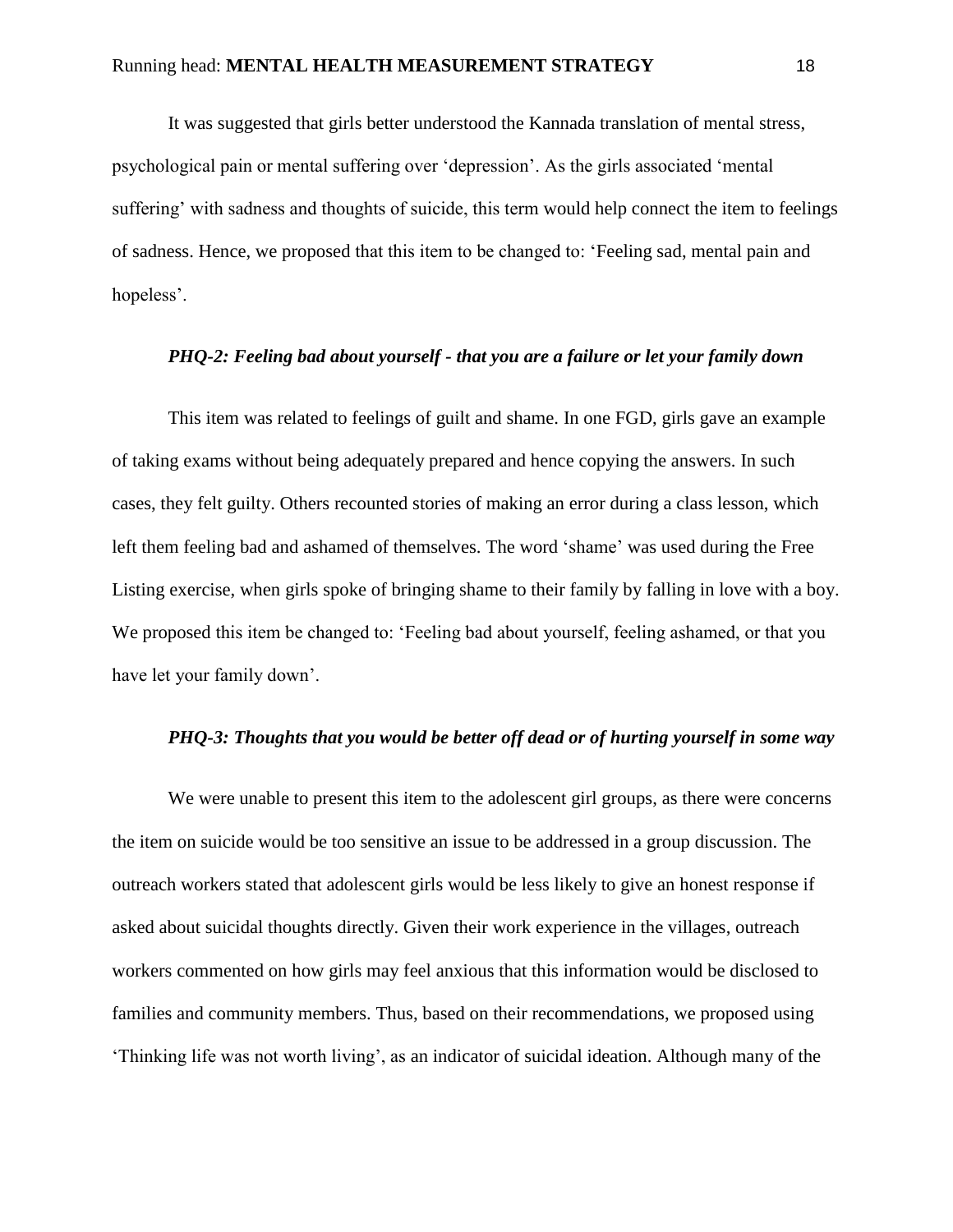adolescent participants discussed suicide openly in FGDs, their candour was connected to conversations about their peers' experiences, not their personal stories.

#### *PHQ-9 items associated with anxiety symptoms*

Other items were endorsed by each FGD to having a connection to anxiety, such as 'trouble falling sleeping, staying asleep', 'loss of concentration' and 'poor appetite'.

# *PHQ-4: Trouble falling asleep, staying asleep or sleeping too much*

Overall, this question was connected to feelings of anxiety and tension. The primary example provided was about boy(s) teasing a girl and the girl losing sleep, as she would worry excessively about the incident. Other examples were the demise of a relative (feelings of sorrow), exams and quarrels with friends. The girls also stated feelings of excitement and joys of marriage or a crush on a boy could disrupt their sleep. However, adolescent girl FGDs remarked that 'sleeping too much' was associated with someone who had no tensions, because someone who can sleep through the night has no worried thoughts. We recommend 'sleeping too much' be dropped from this item, and replaced with: 'Trouble falling asleep, or staying asleep at night'.

#### *PHQ-5: Trouble concentrating on things, such as reading or chores*

This item was mainly associated with feelings of worry. For instance, one FGD commented that if anyone teased them en route to school, they would not be able to concentrate on their teacher's lecture, because they would be thinking of the incident. However, loss of concentration was also associated with loud noises coming from outside the classroom or home, and excitement and anticipation of wedding ceremonies in the community. These items were mentioned as being secondary to worry and tensions. The outreach workers suggested the phrase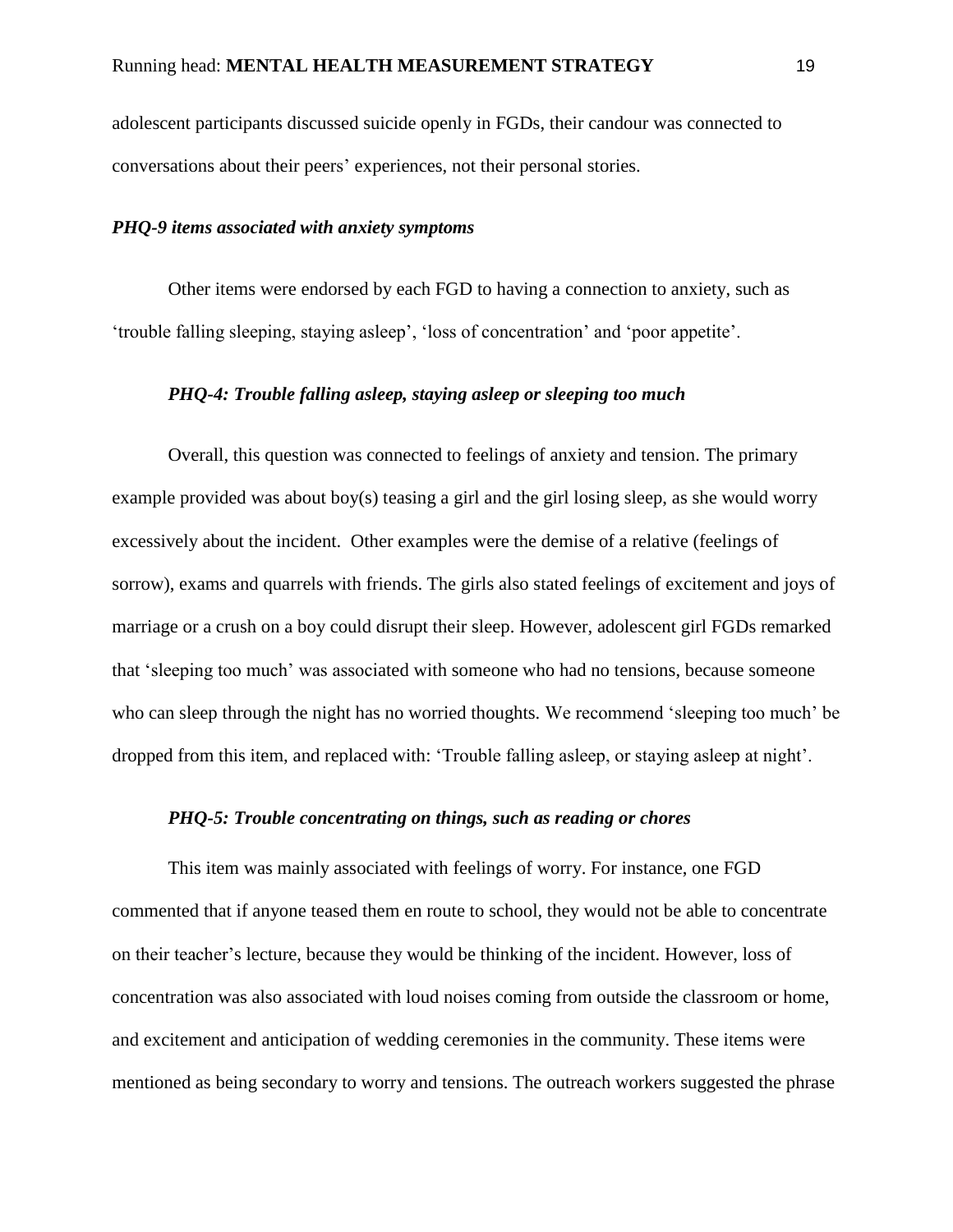'paying attention' over 'concentration' is more suitable. Therefore, we proposed this item be changed to: 'Trouble paying attention to what is going on around you, when someone is talking to you, or while reading'.

# *PHQ-6: Poor appetite, weight-loss and overeating*

This statement provided mixed results. Firstly, one focus group associated less appetite with being busy playing, studying or watching television. However, when we probed further, we found that girls had diminished appetites because they worried about child marriage, eve-teasing and, more generally, worry and tensions. However, actual weight loss was mainly associated with working heavily and continuously, and lack of nutritious food. Excessive eating demonstrated low content equivalence across the three focus groups. It was associated with pregnancy or having no tensions or worries. As poor appetite was mainly associated with worrying, but not weight loss or overeating, we recommend this item be changed to: 'Not feeling hungry even when there was food around'.

# *PHQ-9 items with a low association to psychosocial problems*

No participant endorsed an association between 'little interest or pleasure in doing things' and psychological programs, as well as 'fatigue and little energy' and mental health. There were mixed findings for 'moving slowly or being restless' due to worry and tensions.

#### *PHQ-7: Little interest or pleasure in doing things*

For this statement, we encountered challenges in assessing this item's connection to depression, as our facilitator did not present this item directly. Instead she asked the question: "which things are you most interested in and which ones are you less interested in?" rather than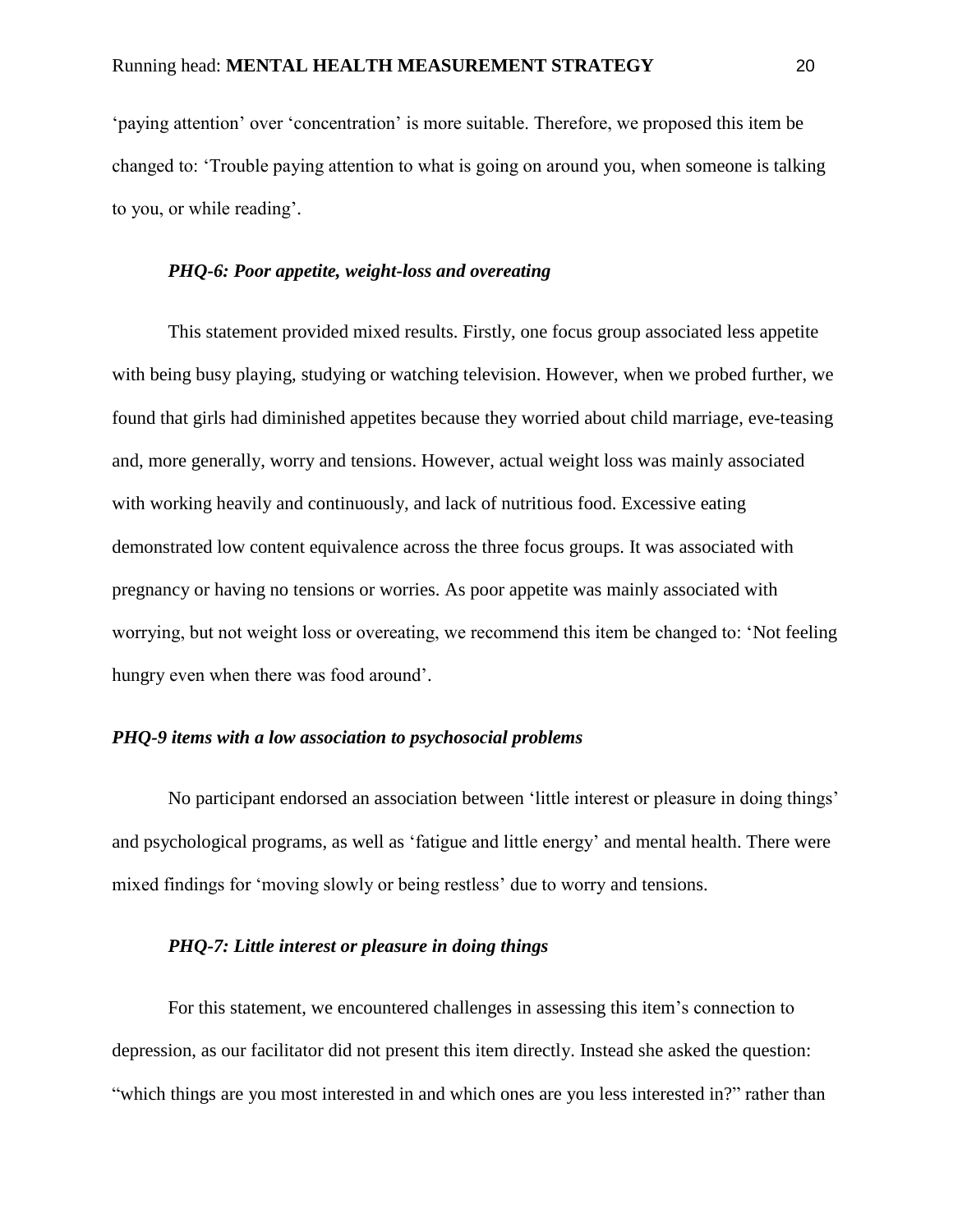asking about "what does the statement 'little interest or pleasure in doing things', mean to you?" The participants then provided comments on activities girls liked to take part in. Therefore, we could not ascertain if this item was connected to depression or not.

Nevertheless, FGDs participants described girls lacking interest in school and/or withdrawing from social activities when feeling mental pain and/or tension. Based on these comments, we proposed that this item be changed to: **'**Not enjoying activities that you used to enjoy, such as cultural ceremonies, activities in the village or playing with friends'*.*

# *PHQ-8: Feeling tired, or having little energy*

This statement was connected to weakness due to menstruation. Though, during the Free Listing exercise, several participants connected feelings of weakness to getting scolded and 'mental trauma' inflicted by their mother-in-law. Therefore, we recommend the following statement: 'Feeling weak or tired doing day to day tasks'. To ensure this item is not confused with working hard, we suggest the following qualifier: 'this weakness is not from working too much or too hard'.

# *PHQ-8: Moving slowly or being restless*

Mixed findings emerged for this statement. Across the three FGDs, 'moving or speaking slowly' was associated with being scolded, worried or birth abnormalities, and environmental factors such as the family walks and talks in a slow manner. Being told by family members to walk or talk quietly or slowly was also mentioned. Therefore, it might be culturally appropriate for girls to behave in this manner. In the Free Listing exercise, however, adolescent girls spoke of a fellow classmate looking and acting "dull" because she had mental pain/depressed. One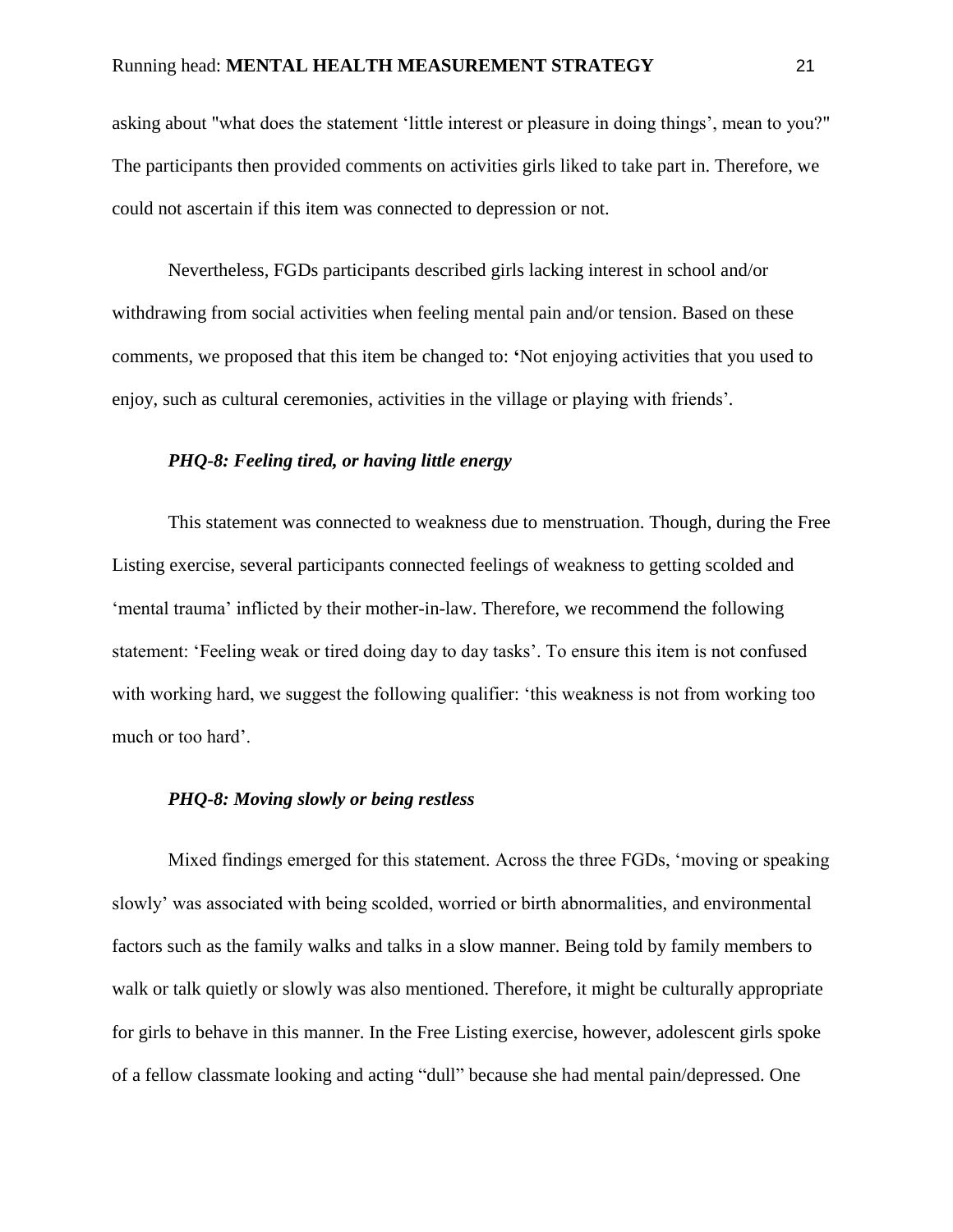focus group with adolescent girls, associated being 'restless and moving around' with worry and tensions, but other girls associated 'moving around' with being born a hyperactive child or freedom to wander around the village.

The item 'talking slowly or moving around really slow' did not appear to match psychomotor retardation symptoms associated with depression. To enhance clarity and relevance to psychomotor retardation we proposed the following qualifier: *'Do you feel like it takes a lot of effort to walk and talk'*. For the second statement, we would suggest using the words nervous/anxious for clarity. Based on their comments, we proposed the following modification: *'Being so worried or anxious that you move around a lot– or are fidgety*.

However, there were concerns associated with multiple or opposite questions within one sentence (e.g. PHQ-9 item: '*Moving or speaking so slowly that other people could have noticed. Or the opposite; being so fidgety or restless that you have been moving around more than usual'*  and *'Trouble falling/staying asleep, sleeping too much'*), as it might be confusing to the girls. Although we did not inquire if multiple statements within one sentence was confusing or not, we believe it could be challenging for participants to answer. Hence, we proposed this question is separated into two distinct statements for the survey.

### **Acceptability of PHQ-9 items**

In the FGDs, participants found PHQ-9 to be an acceptable questionnaire to be carried out in their communities. The participants were candid in their discussions regarding psychosocial problems, including suicidal ideation, as seen in the Free Listing exercise. Although suicide and self-harm is a sensitive question, the outreach workers found it acceptable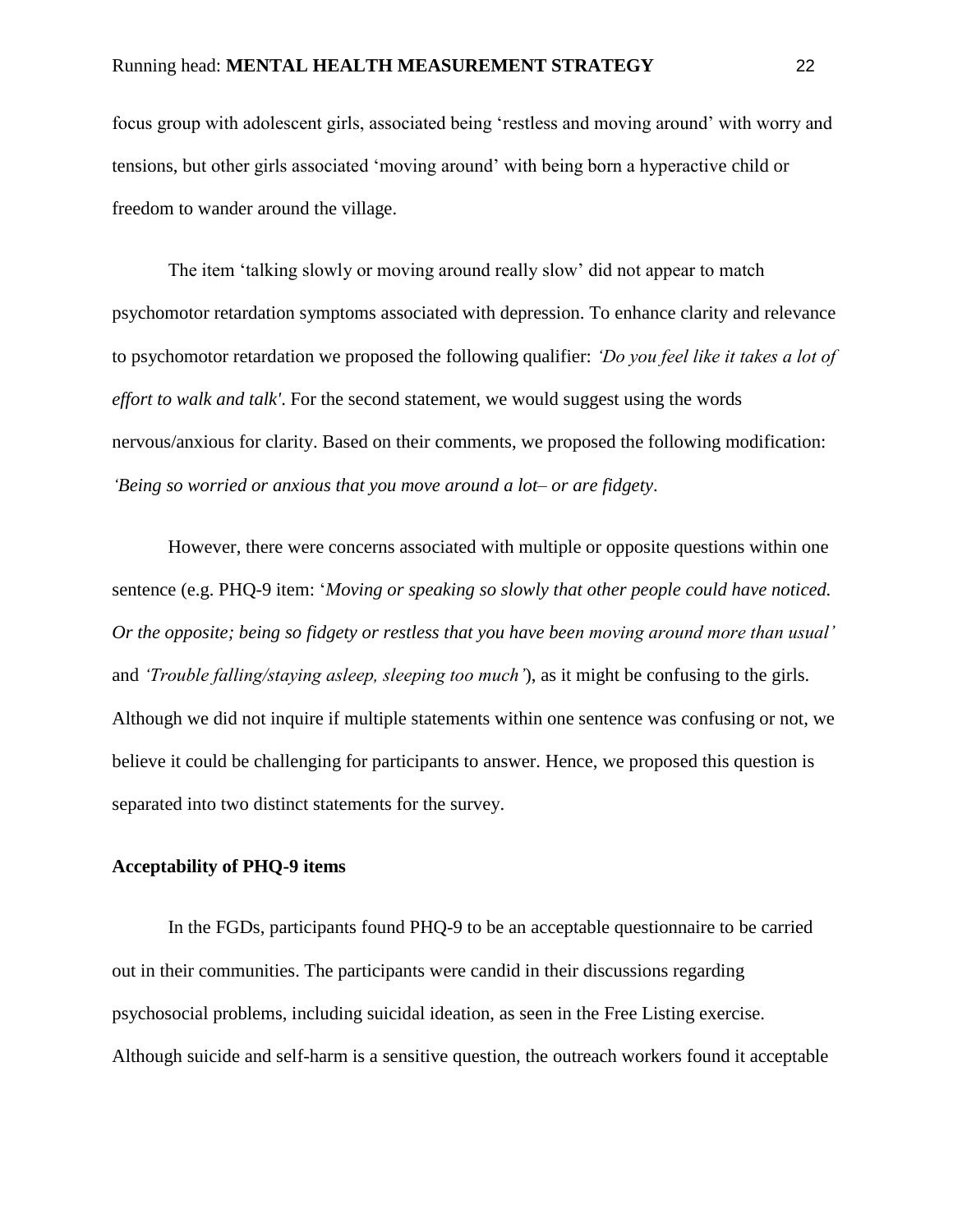to be included. However, they cautioned around reporting bias, as girls may think this information will be shared with their family members.

#### **Manifestations of psychosocial problems not captured in PHQ-9**

As illustrated in the Free Listing exercise, anxiety, isolation and aggressive outbursts were mentioned often by participants in FGDs. These manifestations of psychological distress were deeply connected to adversities girls faced in their communities. However, these features are not directly addressed in PHQ-9**.** As a separate questionnaire related to these expressions is not feasible, we propose including supplementary items in addition to using the PHQ-9 to capture worried thoughts, and externalised and internalised behaviours.

# **Presentation of the mental health survey**

Questions related to mental health can be sensitive, particularly questions related to suicide and self-harm for reasons mentioned above. Based on discussions with the outreach workers, researchers must ensure that confidentiality is understood, and mental health experiences are normalised for adolescent girls to make them feel comfortable. Thus, we recommend an introductory statement to the PHQ-9, which reinforces discretion and normalcy of emotional stress.

The modified PHQ-9 and the supplementary questions recommended based on the above findings, is presented below in Table 3.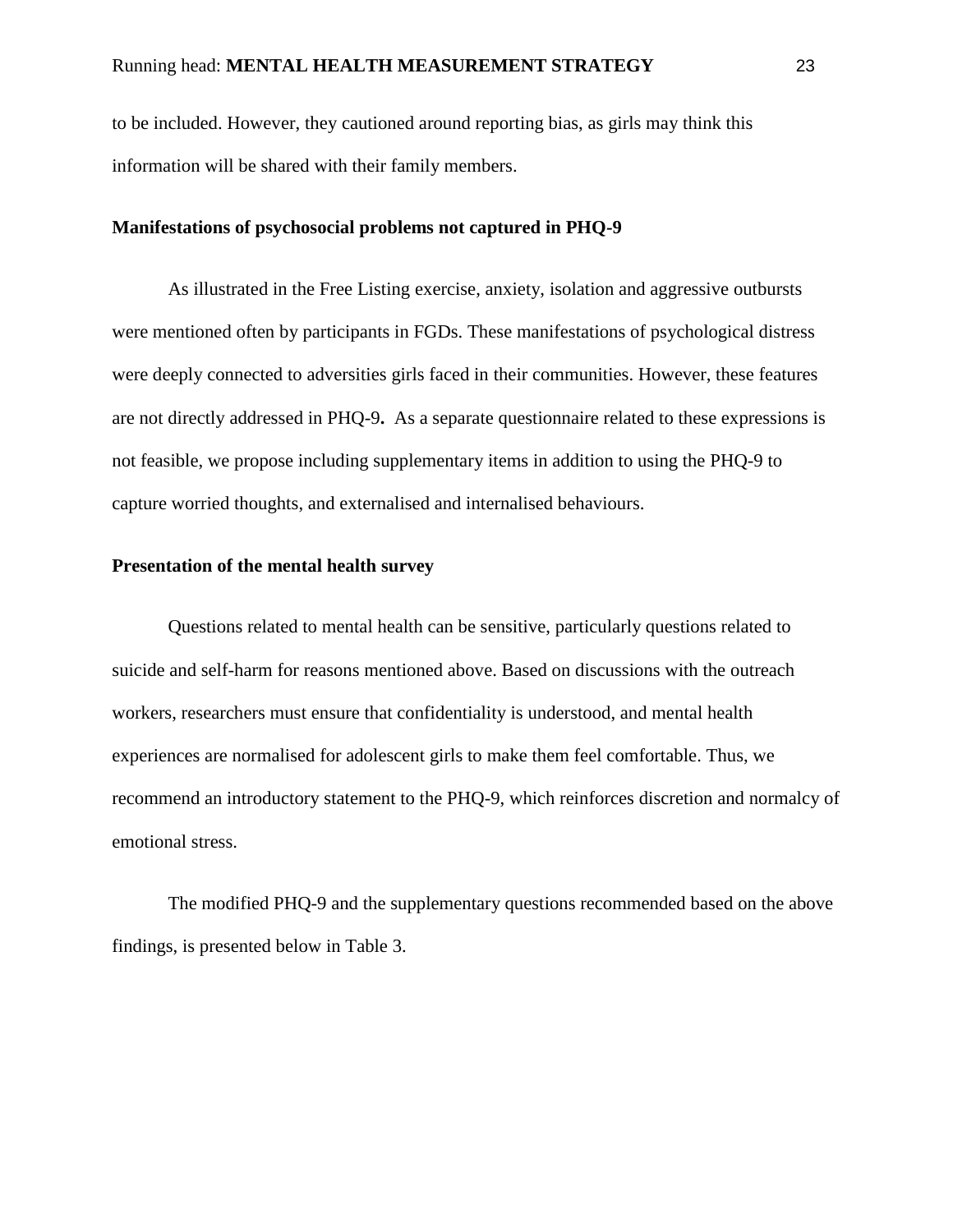# **Table 3: Modified mental health measurement tool**

**Instructions**: Emotional health and well-being impacts all of us. We all have times when we feel sad, angry and worried, and it is normal to have all these feelings. Sometimes it is hard to talk about our feelings. We may feel shy or worried that other people in the community will find out about our feelings. We want you to know that your answers are kept confidential and safe. The purpose for asking these questions is to help the Samata team know about the emotional health of girls, to support them in a better way.

Over the past two weeks, how often have you been bothered by any of the following problems:

1) Feeling sad, mental pain, or hopeless.

2) Trouble falling asleep or staying asleep at night

3) Trouble paying attention to what is going on around you like, when someone is talking

to you, or while reading.

4) Not enjoying things like you used to.

*Qualifier:* 'Taking part in cultural ceremonies or activities in community or with friends

like you used to'

5) Feeling weak or tired doing day to day tasks at home or at school

*Qualifier:* This weakness is not from heavy work or working too much'.

6) Feeling less hungry than you used to, even when there was food around

7) Talking slowly or moving around really slowly

*Qualifier:* 'Do you feel like it takes a lot of effort to walk, talk or think?'

8) Feeling worried/anxious that you move around a lot or are fidgeting a lot more than usual.

9) Feeling bad about yourself, feeling ashamed, or that you have let your family down

10) Thinking life was not worth living

# *Supplementary items*

11) Taking your anger out on someone else for no reason

12) Feeling worried or anxious

13) Not being able to control or stop your worried thoughts

14) Feeling lonely, like you have no one to talk to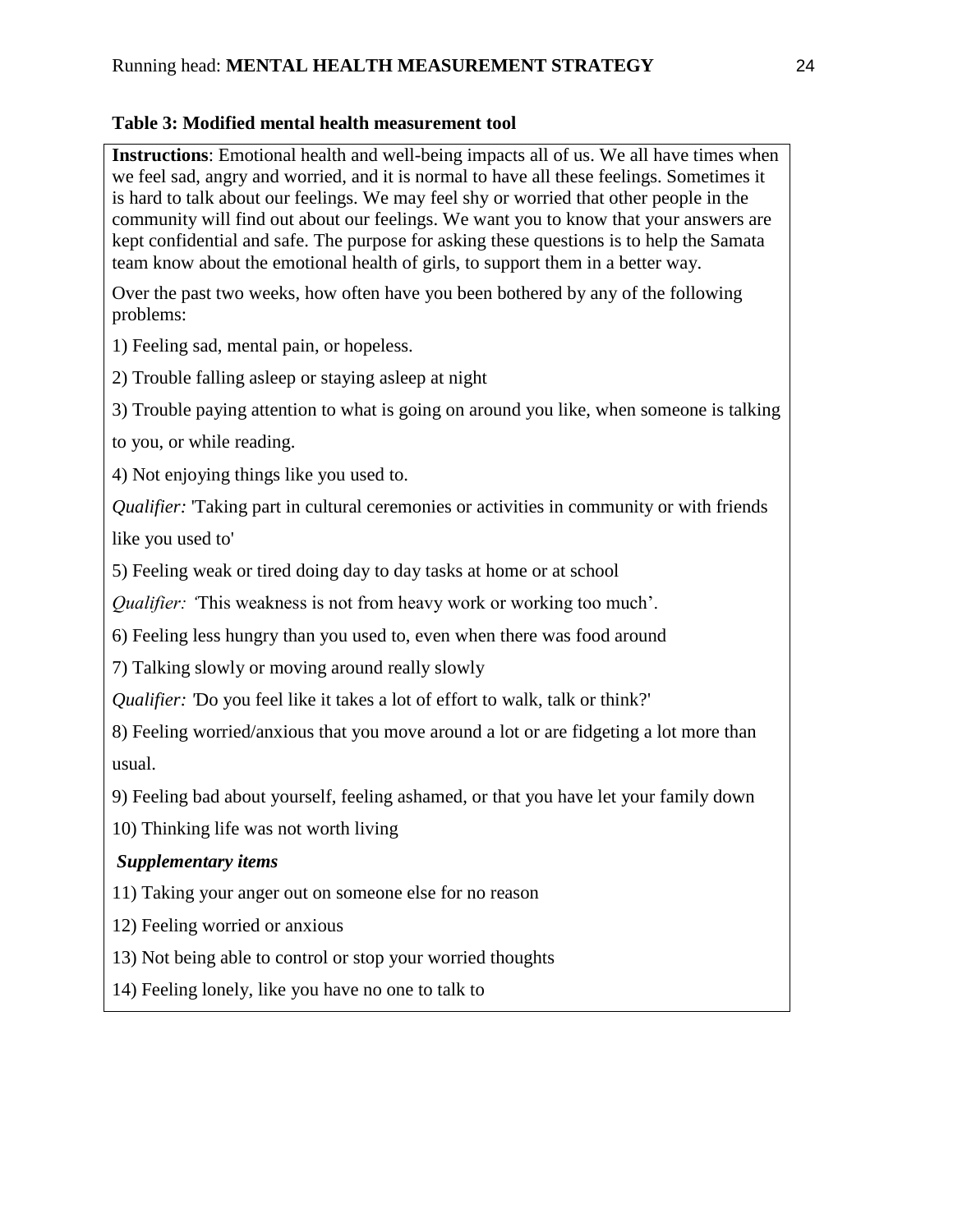# **Discussion**

Based on the qualitative findings, we were able to assess if PHQ-9 was an appropriate and acceptable instrument to measure the psychological health among adolescent girls in rural south India. Overall, our findings suggest that this instrument captures the presentation of depressive symptoms of adolescent girls in this context. Though psychological distress was not included by groups in the Free Listing exercise of problems girls face in their communities, psychosocial problems were deeply connected to adversities, such as gender discrimination (e.g. eve teasing, child marriage) and poverty. Adolescent girls and outreach workers described psychosocial challenges that appeared to share similarities with depression and anxiety-like features as outlined in the Diagnostic Statistical Manual of Mental Disorder V (DSM-V), thus reflective of Western psychiatric concepts presented in PHQ-9 (American Psychiatric Association, 2013) (Kroenke, Spitzer & Williams, 2001). Our findings were comparable to other studies in LMIC settings (Betancourt et al., 2009; Pillail et al., 2009); the expression of depression and anxiety symptoms were parallel to Western psychiatric concepts.

Many of the PHQ-9 items were associated with psychological distress; however, three items were low on content equivalence: 'slow movement and restlessness', 'tiredness and fatigue' and *'*little interest and pleasure doing things'. Nevertheless, weakness and decreased participation in activities were expressed by several participants in the FGDs in connection with emotional distress. To increase their relevancy, we modified the items to match local idioms expressed in the FGDs. For instance, the word 'weakness' replaced 'fatigue', as this term was used to describe the mental trauma girls experience from getting married at a young age. It should be noted that the item related to psychomotor changes was challenging to modify because it was unclear if these items, particularly psychomotor retardation, were connected to symptoms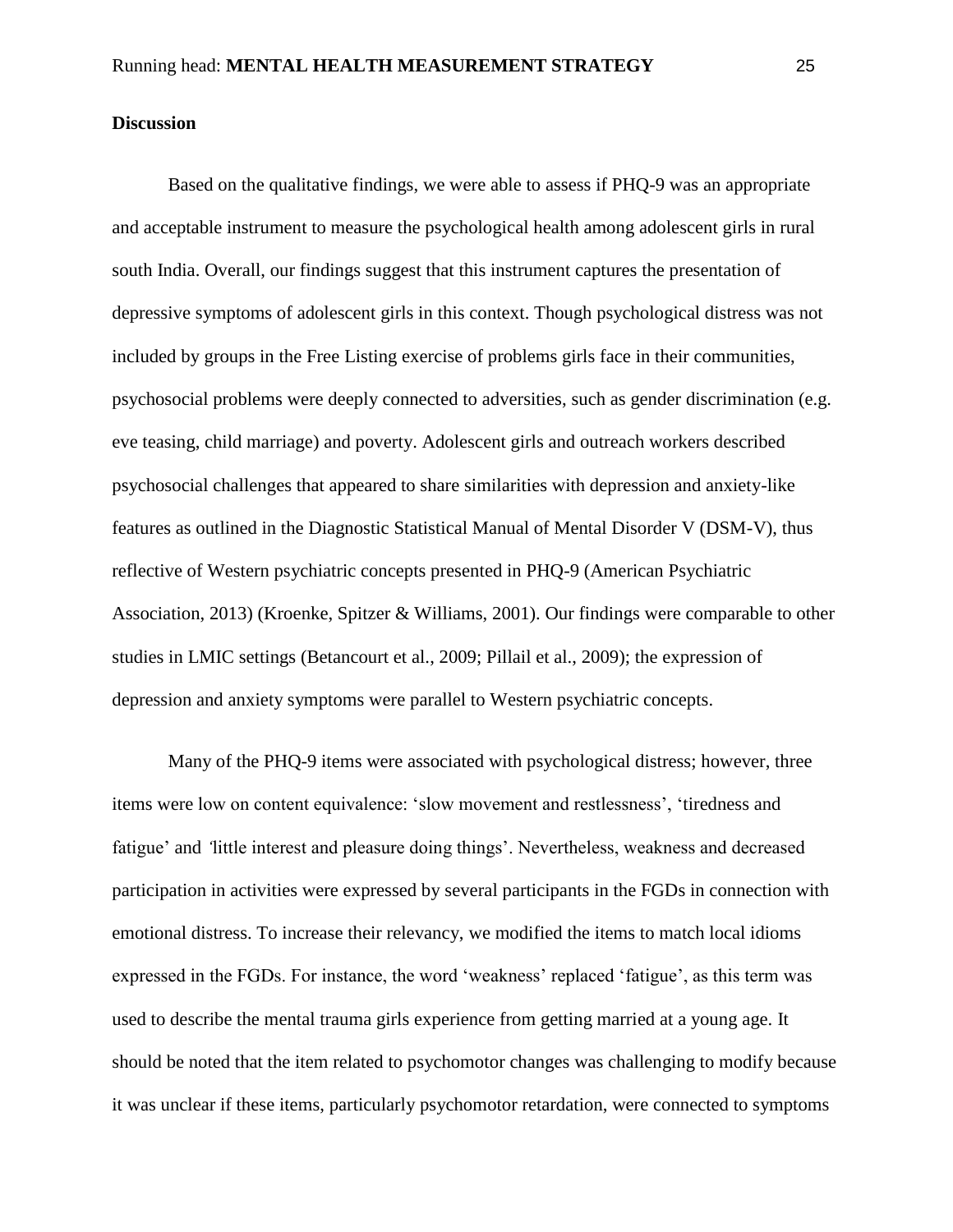of psychological distress. We did modify statements based on comments from FGDs and included words, such as 'worried' and 'anxious' to increase the relevancy this item*.* This modification to the PHQ-9 was used in Esler, Johnston,Thomas, & Thomas (2008), and the authors reported that the adapted instrument maintained good psychometric properties. However, further qualitative work is needed to explore the relationship between psychomotor changes and depression-like symptoms in this population ( Bennabi, Vandel, Papaxanthis, Pozzo, & Haffen, 2013 ).

Slight modifications to each item of the PHQ-9 were required to increase their relevancy. For example, for the item 'sleeping too much, trouble staying a sleep', participants associated 'sleeping too much' with an individual who is free from worries and tension, whereas 'problems falling asleep' was connected to the presence of worry. Opposing statements may create confusion for interviewees (Brown et al., 2013; Poongothai et al. 2009); therefore, conflicting statements within an item, unconnected to mental health, were discarded. The psychomotor item also contained opposing questions; however, we separated this item into two distinct questions, as both statements appeared to be associated with mental health. Previous studies made a similar modification to the PHQ-9 to enhance clarity for participants (Brown et al. 2013; Poongothai et al. 2009). We also incorporated local idioms, such as 'mental pain' as this term was used to describe depression in rural areas of northern Karnataka. A number of qualifiers were also provided to further enhance relevancy, by providing culturally appropriate examples based on findings from FGDs. Esler, Johnson, and Thomas's (2007) evaluation of PHQ-9 called for more "flexibility" within the tool to allow the interviewer to alter wording and provide context-specific examples to enhance cultural validity (pp.262). By incorporating these recommendations into the PHQ-9, researchers found the adapted instrument to demonstrate good reliability and validity in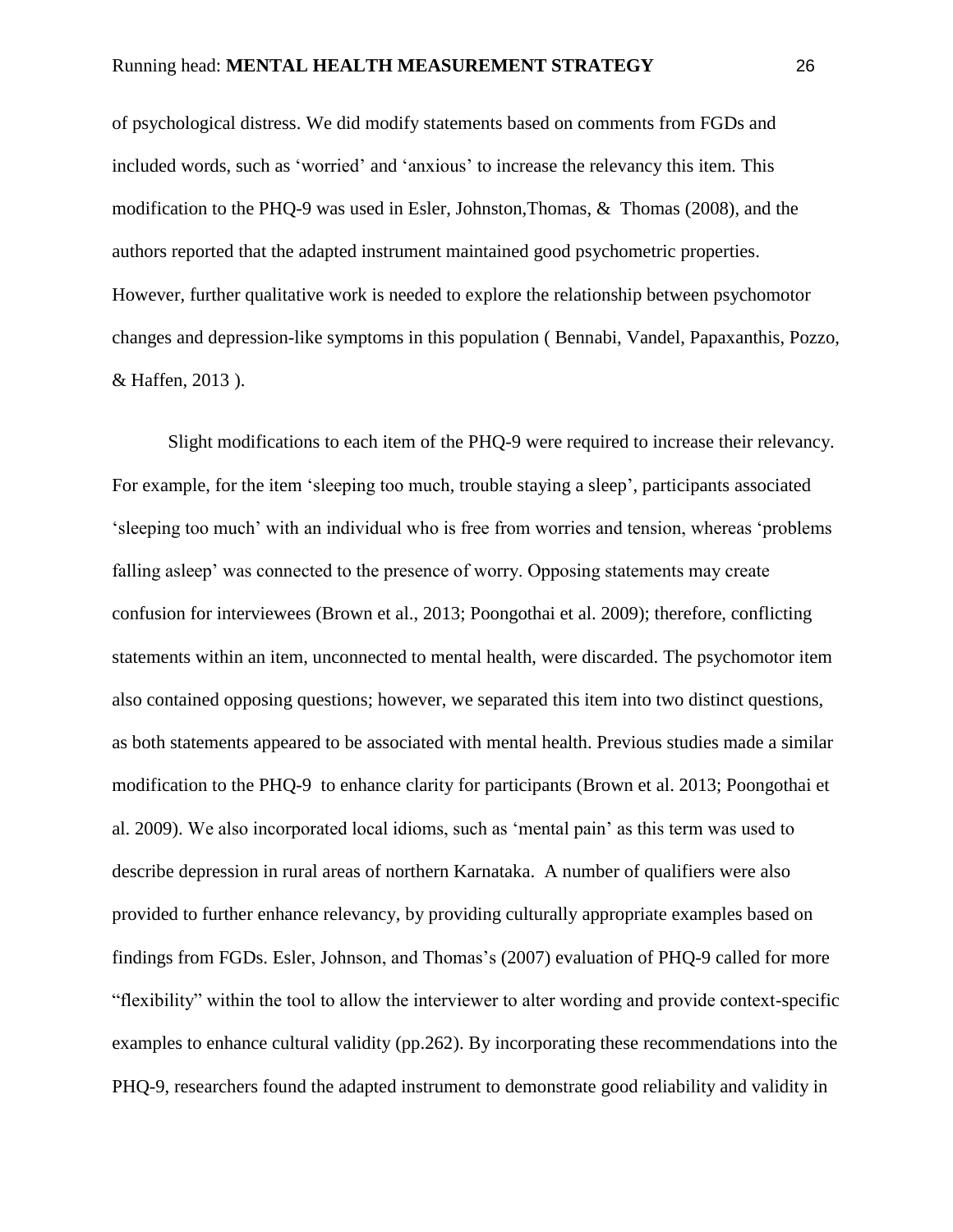detecting depression among Indigenous population in Australia (Esler et al., 2008). Further, Gail et al. (2016) recent systematic review of validated screening tools in LMIC, found that the best performing tools were those that were locally adapted.

The rate of suicide in south India is reported to be highest amongst young women in comparison to young men (Aaron et al., 2004). Additionally, in the focus groups, adolescent girls discussed the association between suicidal thoughts and gender discrimination young women face in their communities. Suicidal ideation is an important aspect of mental health for this population; however, the intervention team was concerned that it would be unacceptable to inquire about self-harming behaviours in the villages, as suicide is illegal and highly stigmatised. Our data suggests their reservations were unfounded; during the Free Listing exercise, the outreach workers understood this question to be acceptable. Moreover, by avoiding questions of self-harm, we may reinforce stigma and further isolate those at risk of suicide.

However, outreach workers cautioned against the use of the original PHQ-9 item, 'thoughts you were better off dead, or of hurting yourself in anyway', as reporting bias linked to issues of confidentiality was likely. The outreach workers recommended a non-intrusive approach to addressing suicidal thoughts to minimize reporting bias. We proposed 'thinking life was not worth living', to alleviate participants' stress in disclosing their experiences with suicidal thoughts. This statement has been used in the literature as an indicator of suicidal ideation (O'Dwyer, Moyle, Pachana, Sung, & Barrett, 2014; Thomas, Crawford, Meltzer, & Lewis, 2002).

Although self-harm behaviours is a topic that is prone to under-reporting due to legal and social consequences in India, measures can be taken to minimize under-reporting (Pillai et al.,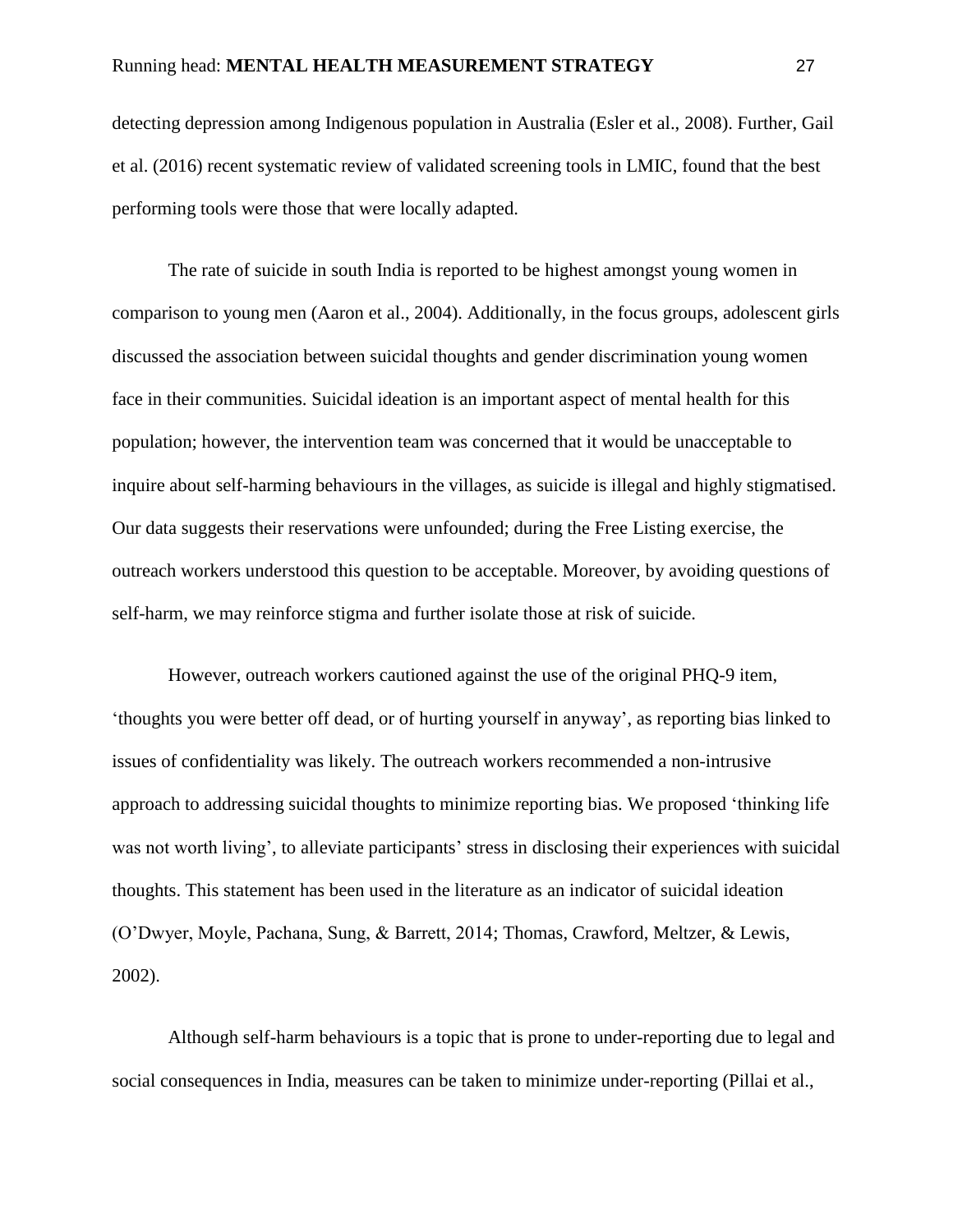2009). For instance, in Pillai et al (2009), participants were made aware of the precautions taken to maintain their anonymity. van Ommeren et al. (1999) used a similar design to investigate alcohol use amongst women in Nepal, a cultural taboo. Therefore, introducing the mental health questionnaire by including a statement to reinforce confidentiality and normalise mental illhealth will be important to minimize reporting bias.

Although the PHQ-9 appeared to share similarities to the expression of depressive symptoms in this population, persistent worry, isolation, and externalised behaviours were common representations of mental health not captured by this tool. Although anxiety was connected to trouble sleeping, poor appetite and concentration, there were no items in PHQ-9 which directly addressed the frequency of worried thoughts. As anxiety features were cited often in relation to the adversities girls face in their communities, we believe that including anxietyrelated items in the questionnaire is important to accurately measure their psychological health. Therefore, we recommend the inclusion of the GAD-2, as it demonstrated relevancy based on FGDs and has brevity. Although the GAD-2 is seldom used with adolescents in LMIC, this measure has demonstrated good validity when used in diverse settings (García-Campayo et al., 2012)**.**

Internalised behaviours were cited repeatedly across the focus groups. Girls appeared to keep feelings of sadness and anxiety hidden from others, isolating themselves within their home when experiencing troubled thoughts. The striking fact was that girls felt like no one would listen to them. Social isolation can have devastating consequences to the emotional well-being of adolescents. Manoranjitham et al. (2010) found that psychological stress and social isolation, over psychiatric morbidity, were major risk factors leading to suicide in rural South India.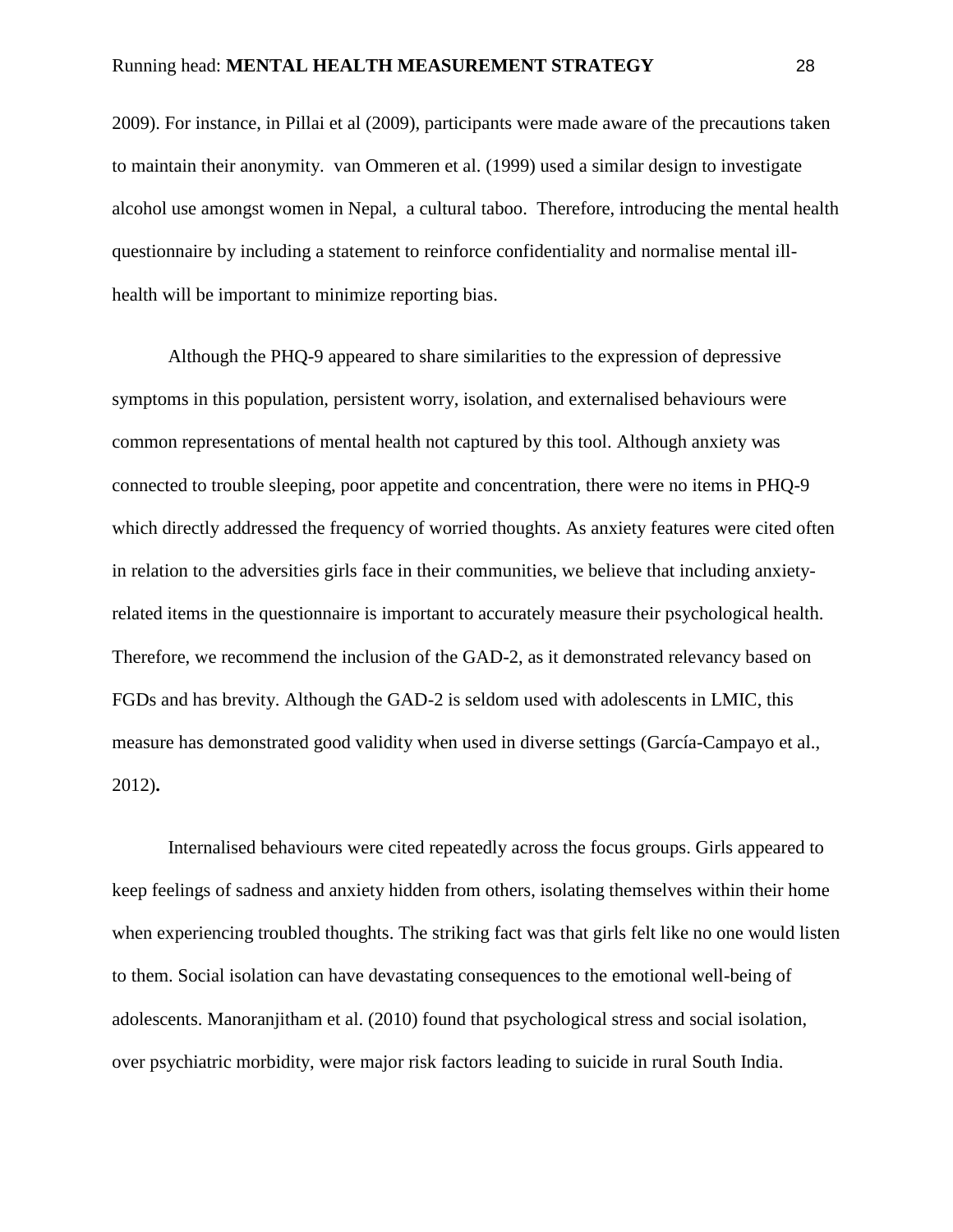Therefore, an item which captures the loneliness and isolation attributes of sadness would be essential, and further enhance the local validity of this instrument.

Lastly, the presence of externalised behaviour was also recounted in FGDs, albeit mentioned less often. They described girls becoming atypical -- becoming verbally aggressive at others for no apparent reason. This was also found in Betancourt et al. (2009) while examining local concepts of mental health in children in a post-conflict setting. Authors perceived this to be reflective of their expression of sadness through irritability, which is a feature of depression in youth (Betancourt et al., 2009; Birmaher et al., 1996). Esler et al. (2007) also found anger as a likely manifestation of psychological distress, and therefore, included it to improve the acceptability and relevancy of PHQ-9. In a subsequent study, the adapted PHQ-9 proved to be a reliable and valid measure (Esler, Johnston & Thomas, 2007). Haroz et al. (2014) also found that with the addition of locally derived items, their instrument had more depth, and performed as well as standardised items.

### **Limitations**

Though this research fulfilled its aim, it had its limitations. The diversity of backgrounds, perspectives and knowledge levels of adolescent girls' mental health was limited. Time and resource constraints made it impossible for us to consult clinical experts in Karnataka, although several attempts were made to include local clinicians. Additional limitations included the small number of FGDs and the homogenous girl sample; adolescent participants were members of the *parivartan* group - a sports group which comprises part of the Samata intervention. Although adolescent girls were from the Scheduled Caste or Scheduled Tribe, they may not be representative of all girls in these districts. In addition, we were unable to assess the acceptability of the PHQ-9 response set (i.e., technical equivalence).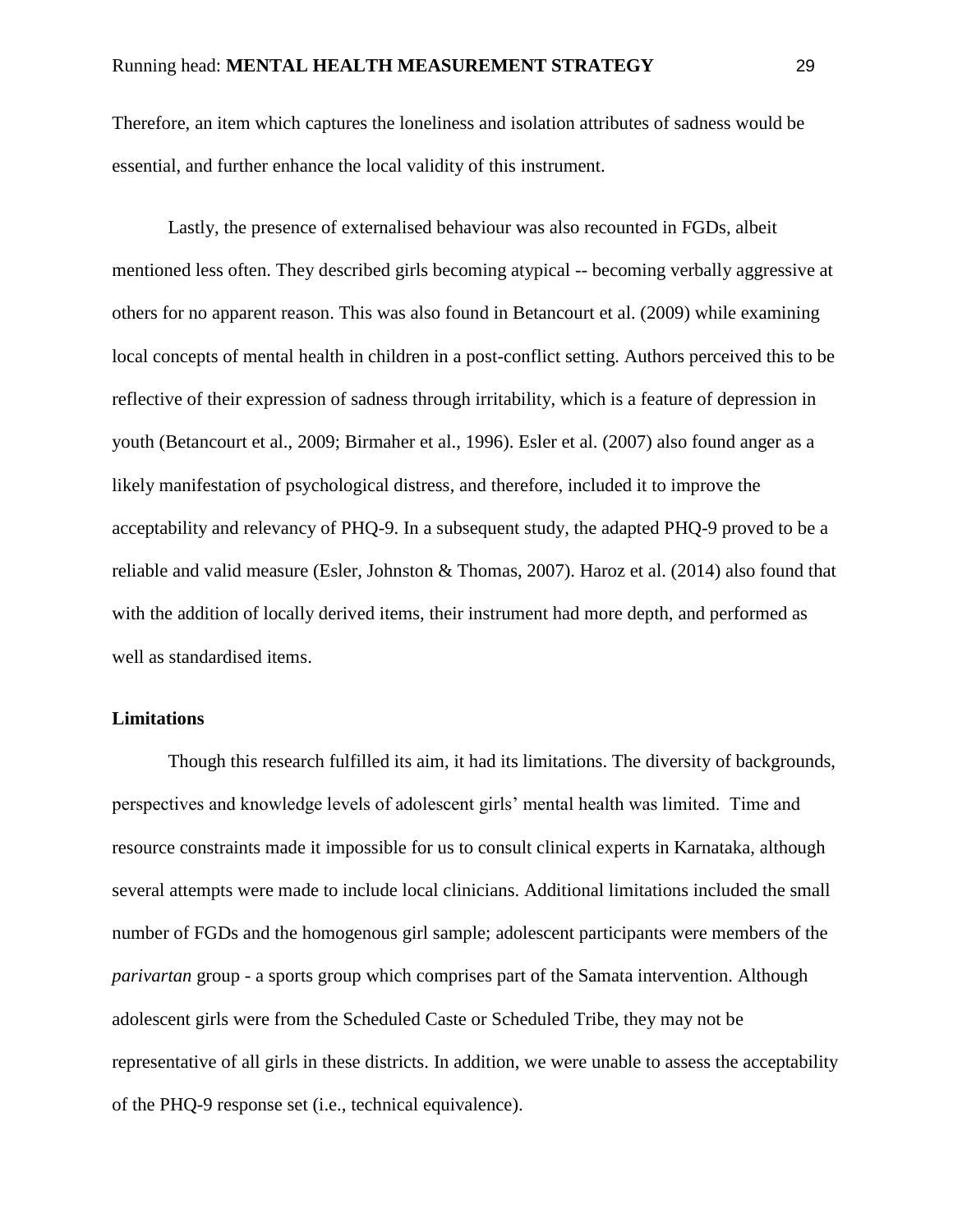There were several drawbacks to the topic guide and the qualitative data collected. In two FGDs, we were unable to review the PHQ-9 comprehensibly due to time constraints. Many of PHQ-9 items presented were probed for relevancy; however, there were a few items that were only probed for comprehensibility due to time constraints. Two statements from the 9-item questionnaire 'feeling bad about yourself' and 'feeling tired and less energy' were only included in one adolescent girl FGD due to time constraints. Therefore, our assessment of the semantic and content equivalence for these items was limited. Further, we were unable to directly assess the appropriateness and acceptability of the item related to suicide and self-harm with adolescent girls, due to apprehension on the part of the community. Although suicide was discussed openly by adolescent girl participants during the FGDs, their comments were in relation to their peers, not their personal experiences. Thus, our insight into how girls would respond to such a question remains limited, as it is solely based on the opinion of outreach worker participants.

Lastly, the qualitative data set used for this study could have been influenced by the positionality of the investigators as well as the absence of inter-coder reliability.

# **Conclusion**

Despite these limitations, this study supports the feasibility and importance of utilising rapid ethnographic methods to assess the cultural validity of Western mental health concepts. Our findings highlight the importance of researchers moving beyond translation and back-translation of mental health survey instruments to assure cultural appropriateness and acceptability. We illustrate the necessity for the involvement of service providers as well as adolescent girls themselves to assess local mental health priorities, and the acceptability and appropriateness of standardised instruments used in this context. Their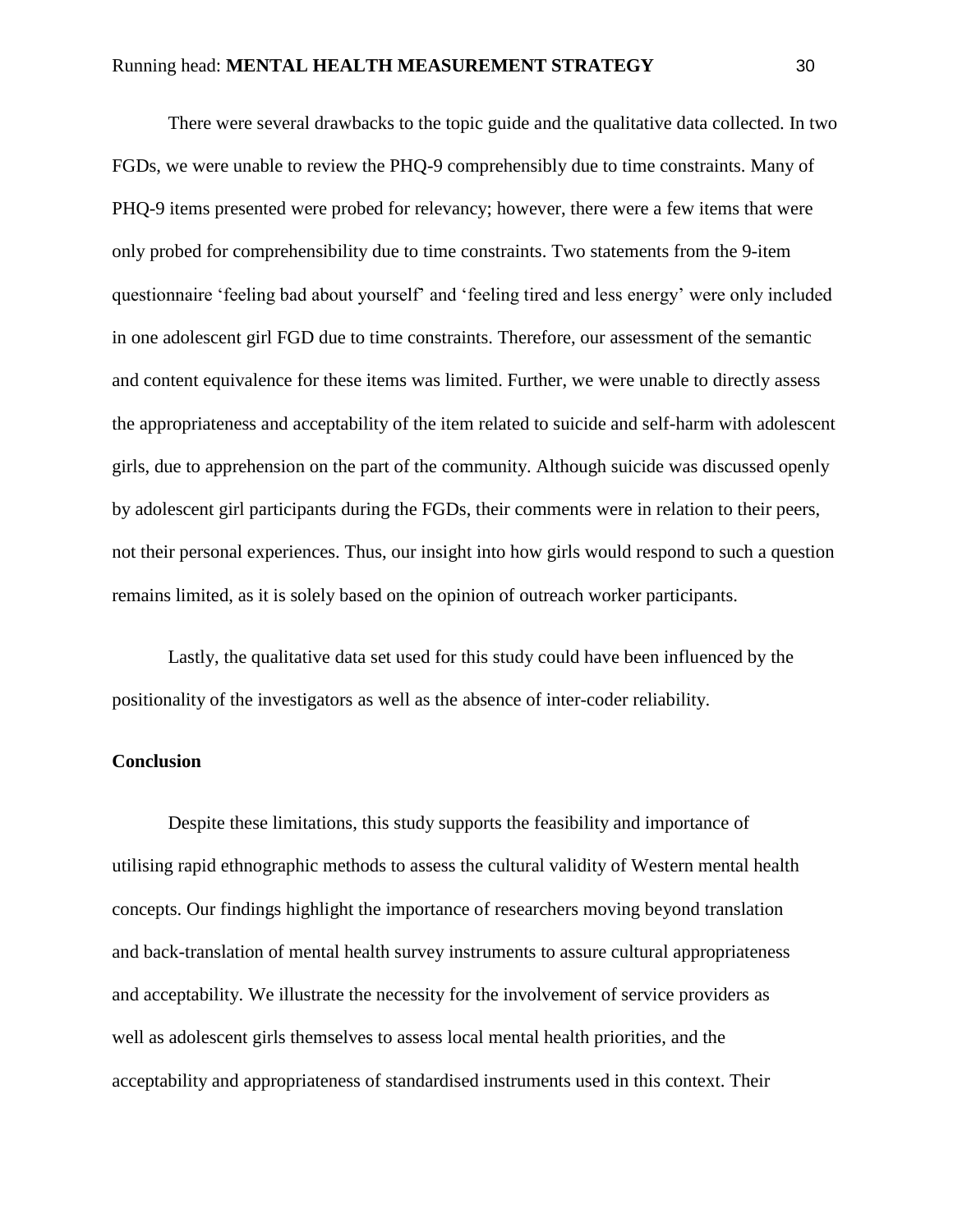voices were essential in modifying the PHQ-9 and including additional survey items to reflect local indicators of psychological distress. By adapting a Western mental health tool to be more reflective of the communities with which we are working, the risk of misrepresentation and error decreases. An adapted mental health instrument provides researchers with an appropriate tool to measure psychological distress among adolescent girls. In turn, this will contribute to their overall aim of improving the quality of life for adolescent girls in Karnataka. Future research should consider assessing the psychometric properties of the adapted screening measure with this key population.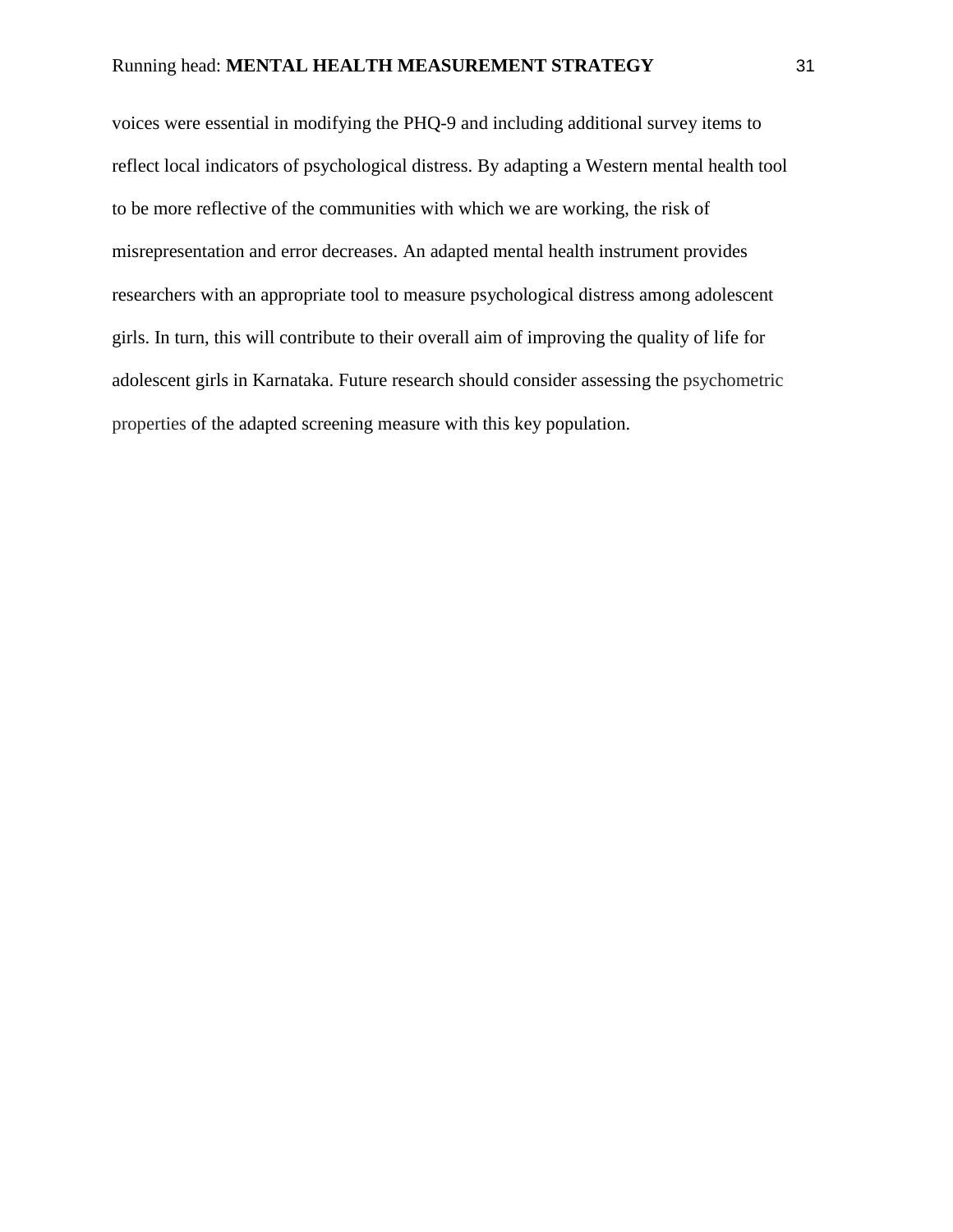# **References**

- Aaron, R., Bose, A., & Abraham, V. J. (2004). Suicides in young people in rural southern india. *The Lancet*, *363*(9415), 1117–1118. http://doi.org/10.1016/S0140-6736(04)15896-0
- Adewuya, A. O., Ola, B. a., & Afolabi, O. O. (2006). Validity of the patient health questionnaire (PHQ-9) as a screening tool for depression amongst Nigerian university students. *Journal of Affective Disorders*, *96*(1-2), 89–93. http://doi.org/10.1016/j.jad.2006.05.021
- Ali, G.-C., Ryan, G., & De Silva, M. J. (2016). Validated Screening Tools for Common Mental Disorders in Low and Middle Income Countries: A Systematic Review. *Plos One*, *11*(6), 1– 14. http://doi.org/10.1371/journal.pone.0156939
- American Psychiatric Association. (2013). *Diagnostic and Statistical Manual of Mental Disorders*. *Arlington*. http://doi.org/10.1176/appi.books.9780890425596.744053
- Bass, J. K., Bolton, P. A., & Murray, L. K. (2007). Do not forget culture when studying mental health. *Lancet (London, England)*, *370*(9591), 918–9. http://doi.org/10.1016/S0140- 6736(07)61426-3
- Bass, J. K., Ryder, R. W., Lammers, M., Mukaba, T. N., & Bolton, P. A. (2008). Post-partum depression in Kinshasa , Democratic Republic of Congo : Validation of a concept using a mixed-methods cross-cultural approach. *Tropical Medicine and International Health*, *13*(12), 1534–1542. http://doi.org/10.1111/j.1365-3156.2008.02160.x
- Beattie, T. S., Bhattacharjee, P., Isac, S., Davey, C., Javalkar, P., Nair, S., … Heise, L. (2015). Supporting adolescent girls to stay in school, reduce child marriage and reduce entry into sex work as HIV risk prevention in north Karnataka, India: protocol for a cluster randomised controlled trial. *BMC Public Health*, *15*(1). http://doi.org/10.1186/s12889-015- 1623-7
- Bennabi, D., Vandel, P., Papaxanthis, C., Pozzo, T., & Haffen, E. (2013). Psychomotor retardation in depression: A systematic review of diagnostic, pathophysiologic, and therapeutic implications. *BioMed Research International*, *2013*. http://doi.org/10.1155/2013/158746
- Betancourt, T. S., Speelman, L., Onyango, G., & Bolton, P. (2009). A qualitative study of mental health problems among children displaced by war in northern Uganda. *Transcultural Psychiatry*, *46*(2), 238–256. http://doi.org/10.1177/1363461509105815
- Betancourt, T., Scorza, P., Meyers-Ohki, S., Mushashi, C., Kayiteshonga, Y., Binagwaho, A., … Beardslee, W. R. (2012). Validating the center for epidemiological studies depression scale for children in rwanda. *Journal of the American Academy of Child and Adolescent*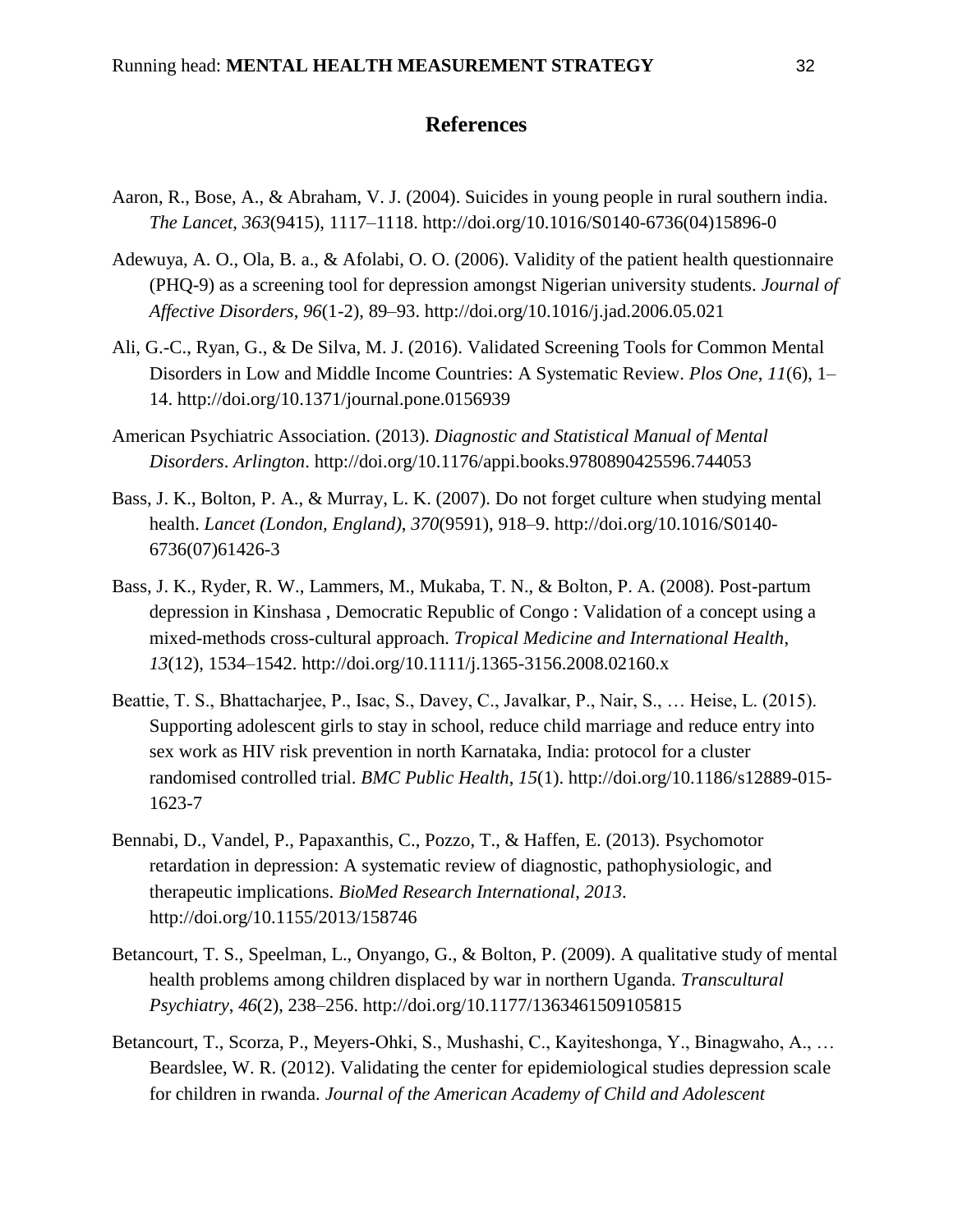*Psychiatry*, *51*(12), 1284–1292. http://doi.org/10.1016/j.jaac.2012.09.003

- Bhola, P., & Kapur, M. (2003). Child and adolescent psychiatric epidemiology in India. *Indian Journal of Psychiatry*, *45*(4), 208–217.
- Bhola, P., Rekha, D. P., Sathyanarayanan, V., Daniel, S., & Thomas, T. (2014). Self-reported suicidality and its predictors among adolescents from a pre-university college in Bangalore, India. *Asian Journal of Psychiatry*, *7*(1), 38–45. http://doi.org/10.1016/j.ajp.2013.10.003
- Birmaher, B., Ryan, N. D., Williamson, D. E., Brent, D. A., Kaufman, J., Dahl, R. E., … Nelson, B. (1996). Childhood and adolescent depression: a review of the past 10 years. Part I. *Journal of the American Academy of Child and Adolescent Psychiatry*, *35*(11), 1427–1439. http://doi.org/10.1097/00004583-199612000-00008
- Bolton, P., Neugebauer, R., & Ndogoni, L. (2002). Prevalence of depression in rural Rwanda based on symptom and functional criteria. *The Journal of Nervous and Mental Disease*, *190*(9), 631–637. http://doi.org/10.1097/00005053-200209000-00009
- Brown, A. D. H., Mentha, R., Rowley, K. G., Skinner, T., Davy, C., & O'Dea, K. (2013). Depression in Aboriginal men in central Australia: adaptation of the Patient Health Questionnaire 9. *BMC Psychiatry*, *13*(1), 271. http://doi.org/10.1186/1471-244X-13-271
- Carswell, G., & De Neve, G. (2013). Labouring for global markets: Conceptualising labour agency in global production networks. *Geoforum*, *44*, 62–70. http://doi.org/10.1016/j.geoforum.2012.06.008
- Colucci, E. (2007). "Focus groups can be fun": the use of activity-oriented questions in focus group discussions. *Qualitative Health Research*, *17*(10), 1422–1433. http://doi.org/10.1177/1049732307308129
- Davidson, L. L., Grigorenko, E. L., Boivin, M. J., Rapa, E., & Stein, A. (2015). A focus on adolescence to reduce neurological, mental health and substance-use disability. *Nature*, *527*(7578), S161–S166. http://doi.org/10.1038/nature16030
- Dhillon, M., & Bakaya, S. (2014). Street Harassment. *SAGE Open*, *4*(3), 215824401454378. http://doi.org/10.1177/2158244014543786
- Ellsberg, M., & Heise, L. (2005). *The SAGE Handbook of Gender and Psychology*. Retrieved from http://www.partners4prevention.org/news/understanding-social-media-social-changegood-practices-and-limitations-using-social-mediareac\nhttp://www.biomedcentral.com/1478- 4505/9/S1/S10\nhttp://knowledge.sagepub.com/view/the-sage-handbook-of-gender-and-psy
- Esler, D., Johnston, F., Thomas, D., & Davis, B. (2008). The validity of a depression screening tool modified for use with Aboriginal and Torres Strait Islander people. *Australian and New*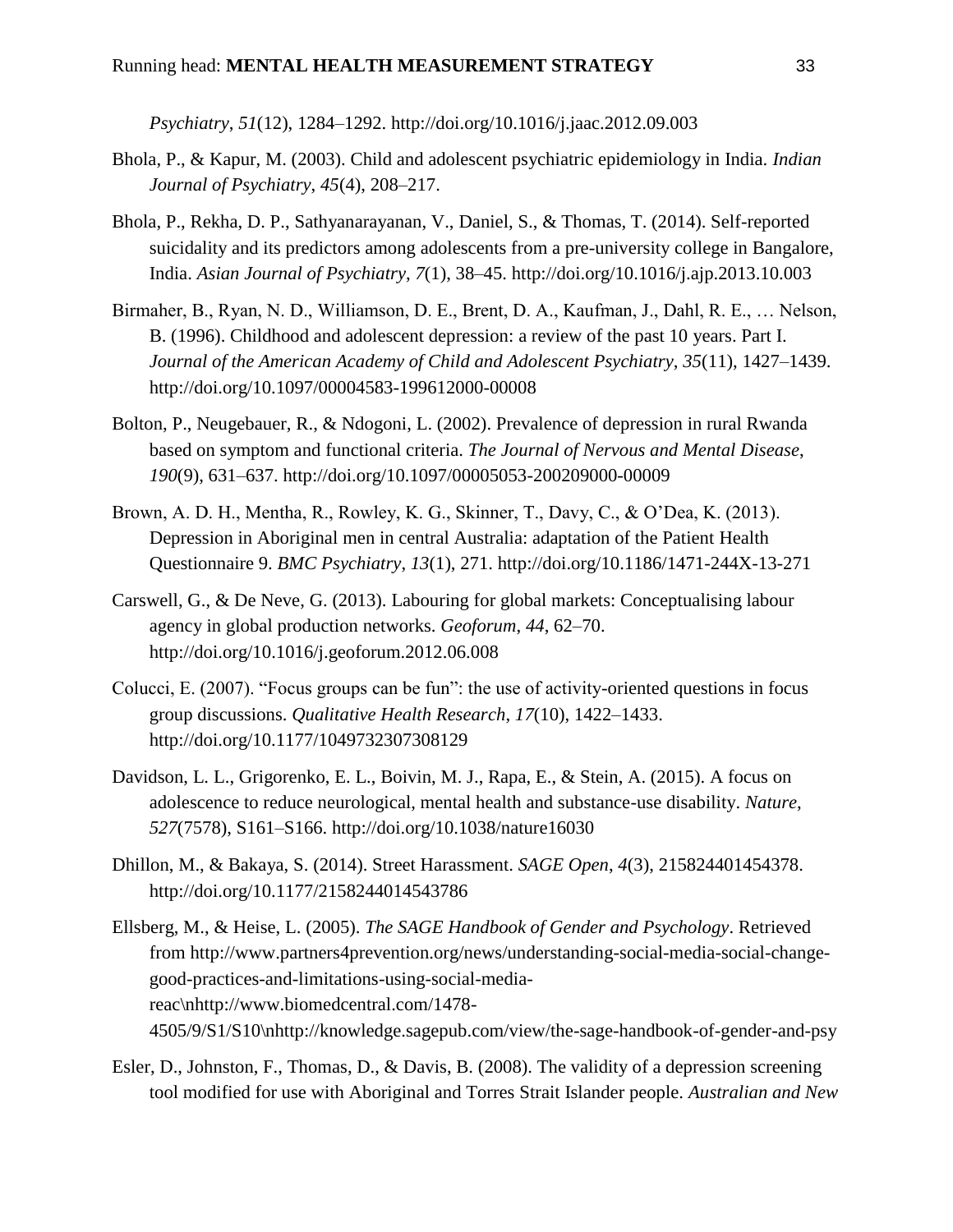*Zealand Journal of Public Health*, *32*(4), 317–321. http://doi.org/10.1111/j.1753- 6405.2008.00247.x

- Esler, D. M., Johnston, F., & Thomas, D. (2007). The acceptability of a depression screening tool in an urban, aboriginal community-controlled health service. *Australian and New Zealand Journal of Public Health*, *31*(3), 259–263. http://doi.org/10.1111/j.1467- 842X.2007.00058.x
- Ganguly, S., Samanta, M., Roy, P., Chatterjee, S., Kaplan, D. W., & Basu, B. (2013). Patient health questionnaire-9 as an effective tool for screening of depression among indian adolescents. *Journal of Adolescent Health*, *52*(5), 546–551. http://doi.org/10.1016/j.jadohealth.2012.09.012
- García-Campayo, J., Zamorano, E., Ruiz, M. A., Pérez-Páramo, M., López-Gómez, V., & Rejas, J. (2012). The assessment of generalized anxiety disorder: psychometric validation of the Spanish version of the self-administered GAD-2 scale in daily medical practice. *Health and Quality of Life Outcomes*, *10*(1), 114. http://doi.org/10.1186/1477-7525-10-114
- Government of Karnataka. (2008). District human development report: Planning, programme, monitoring, and statistics department. Retrieved from www.im4change.org/doc/bijapur\_krnt.pdf
- Haroz, E. E., Bass, J. K., Lee, C., Murray, L. K., Robinson, C., & Bolton, P. (2014). Adaptation and testing of psychosocial assessment instruments for cross-cultural use : an example from the Thailand Burma border. *BMC Psychology*, *2*, 1–9. http://doi.org/10.1186/s40359-014- 0031-6
- Harriss-White, B. (2012). The Foodgrains Economy in Northern Tamil Nadu, 1973-2010: A Recent History of Local Agro-Capitalism. *GRTJ Working Paper 17*, 1973–2010.
- Kaiser, B. N., Kohrt, B. a, Keys, H. M., Khoury, N. M., & Brewster, A.-R. T. (2013). Strategies for assessing mental health in Haiti: local instrument development and transcultural translation. *Transcultural Psychiatry*, *50*(4), 532–58. http://doi.org/10.1177/1363461513502697
- Kieling, C., Baker-Henningham, H., Belfer, M., Conti, G., Ertem, I., Omigbodun, O., … Rahman, A. (2011). Child and adolescent mental health worldwide: Evidence for action. *The Lancet*, *378*(9801), 1515–1525. http://doi.org/10.1016/S0140-6736(11)60827-1
- Kohrt, B. A., Jordans, M. J. D., Tol, W. A., Luitel, N. P., Maharjan, S. M., & Upadhaya, N. (2011). Validation of cross-cultural child mental health and psychosocial research instruments : adapting the Depression Self-Rating Scale and Child PTSD Symptom Scale in Nepal. *BMC Psychiatry*, *11*(1), 127. http://doi.org/10.1186/1471-244X-11-127

Kroenke, K., Spitzer, R. L., & Williams, J. B. W. (2001). The PHQ-9: Validity of a brief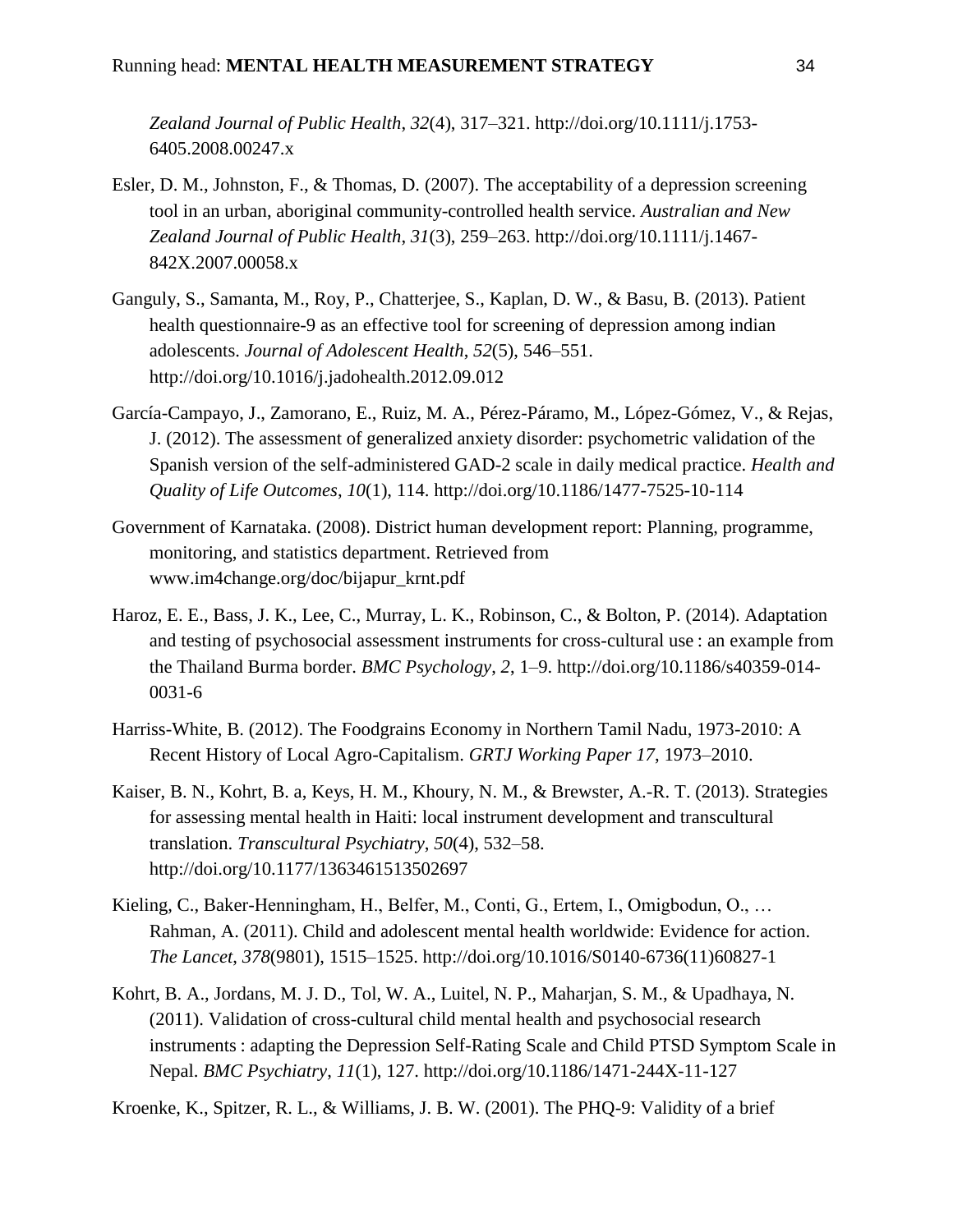depression severity measure. *Journal of General Internal Medicine*, *16*(9), 606–613. http://doi.org/10.1046/j.1525-1497.2001.016009606.x

- Kroenke, K. Spitzer, R., Willams, J., Monanhan, O. & Lowe, B. (2007). Anxiety disorders in primary care: Prevalence, impairment, comorbidity, and detection. *Ann Intern Med*, *146*, 317–325.
- Malhotra, S., & Patra, B. (2014). Prevalence of child and adolescent psychiatric disorders in India : a systematic review and. *Child and Adolescent Psychiatry and Mental Health*, *8*(22), 1–9. http://doi.org/10.1186/1753-2000-8-22
- Manoranjitham, S. D., Rajkumar, A. P., Thangadurai, P., Prasad, J., Jayakaran, R., & Jacob, K. S. (2010). Risk factors for suicide in rural south India. *The British Journal of Psychiatry : The Journal of Mental Science*, *196*(1), 26–30. http://doi.org/10.1192/bjp.bp.108.063347
- Mokdad, A. H., Forouzanfar, M. H., Daoud, F., Mokdad, A. A., El Bcheraoui, C., Moradi-Lakeh, M., … Murray, C. J. L. (2016). Global burden of diseases, injuries, and risk factors for young people's health during 1990–2013: a systematic analysis for the Global Burden of Disease Study 2013. *The Lancet*, *6736*(16), 1–19. http://doi.org/10.1016/S0140- 6736(16)00648-6
- Ng, L. C., Kanyanganzi, F., Munyanah, M., Mushashi, C., & Betancourt, T. S. (2014). Developing and Validating the Youth Conduct Problems Scale-Rwanda: A Mixed Methods Approach. *PLoS ONE*, *9*(6), e100549. http://doi.org/10.1371/journal.pone.0100549
- O'Dwyer, S. T., Moyle, W., Pachana, N. A., Sung, B., & Barrett, S. (2014). Feeling that life is not worth living (death thoughts) among middle-aged, Australian women providing unpaid care. *Maturitas*, *77*(4), 375–379. http://doi.org/10.1016/j.maturitas.2014.01.013
- Patel, V., Flisher, A. J., Hetrick, S., & McGorry, P. (2007). Mental health of young people: a global public-health challenge. *Lancet*, *369*(9569), 1302–1313. http://doi.org/10.1016/S0140-6736(07)60368-7
- Petroni, S., Patel, V., & Patton, G. (2015). Why is suicide the leading killer of older adolescent girls? *The Lancet*, *386*(10008), 2031–2032. http://doi.org/10.1016/S0140-6736(15)01019-3
- Pillai, A., Andrews, T., & Patel, V. (2009). Violence, psychological distress and the risk of suicidal behaviour in young people in India. *International Journal of Epidemiology*, *38*(2), 459–469. http://doi.org/10.1093/ije/dyn166
- Poongothai, S., Pradeepa, R., Ganesan, A., & Mohan, V. (2009). Reliability and validity of a modified PHQ-9 item inventory (PHQ-12) as a screening instrument for assessing depression in Asian Indians (CURES-65). *Journal of Association of Physicians of India*, *57*(2), 147–152.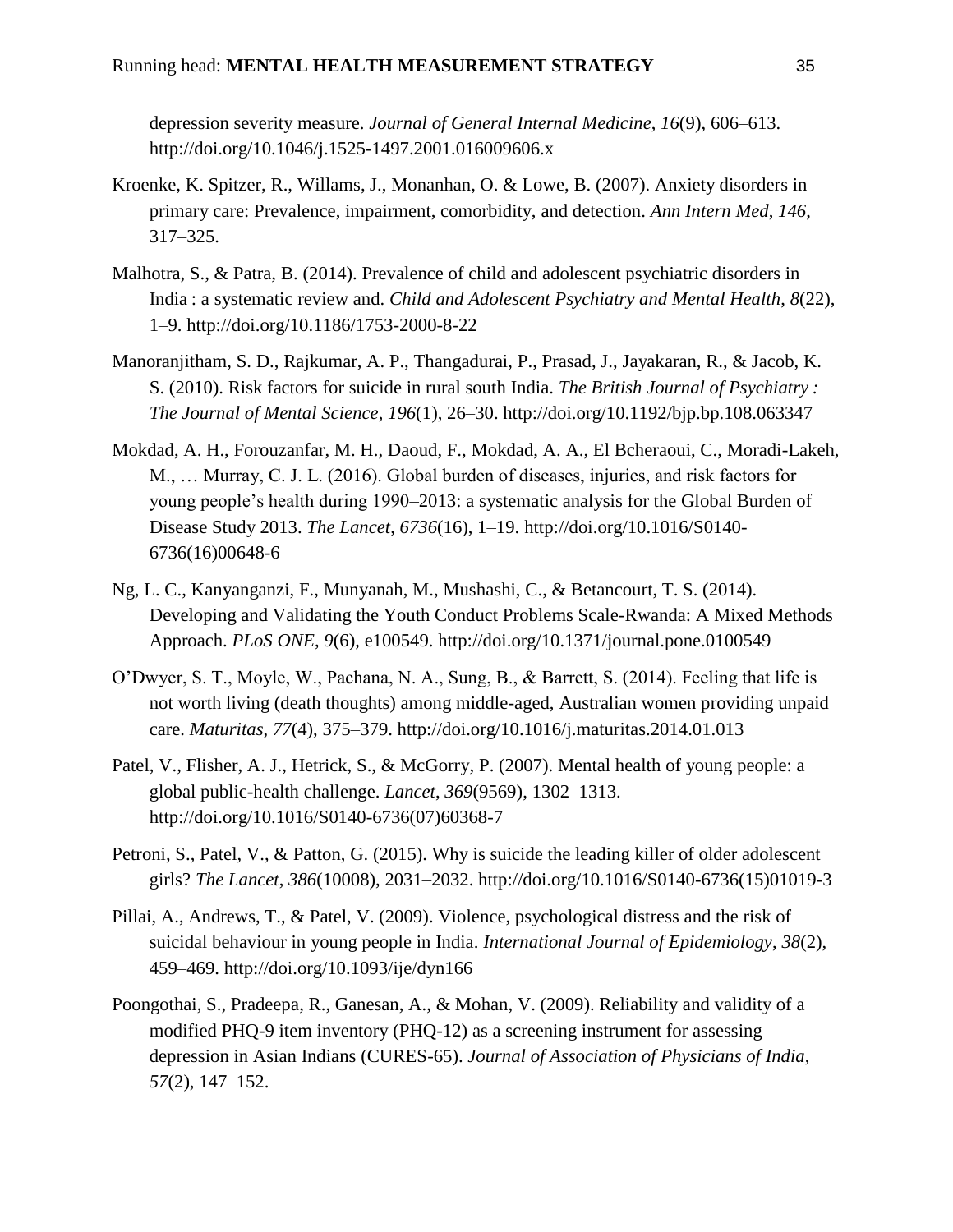- Raghavendra & Anderson. (2013). Samata : Keeping girls in secondary school Project Implementation Design. Karnataka Health Promotion Trust, Rajajinagar, Bangalore, India. Retrieved from http://r4d.dfid.gov.uk/pdf/outputs/Strive/Samata-project-implementationdesign.pdf Samata: Keeping girls in secondary school. Project Implementation Design - PDF
- Raj, A. (2010). When the mother is a child: the impact of child marriage on the health and human rights of girls. *Archives of Disease in Childhood*, *95*(11), 931–935. http://doi.org/10.1136/adc.2009.178707
- Richardson, L. P., McCauley, E., Grossman, D. C., McCarty, C. A., Richards, J., Russo, J. E., … Katon, W. (2010). Evaluation of the Patient Health Questionnaire-9 Item for detecting major depression among adolescents. *Pediatrics*, *126*(6), 1117–1123. http://doi.org/10.1542/peds.2010-0852
- Robinson, S., Metzler, J., & Ager, A. (2014). A Compendium of Tools for the Assessment of the Mental Health and Psychosocial Wellbeing of Children in the Context of Humanitarian Emergencies. New York:Columbia University, Columbia Group for Children in Adversity and Child Protection in Crisis (CPC) Network. Retrieved from http://www.cpcnetwork.org/wp-content/uploads/2014/06/Measuring-Child-MHPSS-in-Emergencies\_CU\_Compendium\_March-2014-.pdf
- Smit, J., van den Berg, C. E., Bekker, L. G., Seedat, S., & Stein, D. J. (2006). Translation and cross-cultural adaptation of a mental health battery in an African setting. *African Health Sciences*, *6*(4), 215–222. http://doi.org/10.5555/afhs.2006.6.4.215
- Sweetland A, Belkin G , Verdeli H. (2014). Measuring Depression and Anxiety in Sub-Saharan Africa. *Depress Anxiety*, *31*(3), 223–232. http://doi.org/10.1016/j.biotechadv.2011.08.021.Secreted
- Thomas, H. V., Crawford, M., Meltzer, H., & Lewis, G. (2002). Thinking life is not worth living. A population survey of Great Britain. *Social Psychiatry and Psychiatric Epidemiology*, *37*(8), 351–356. http://doi.org/10.1007/s00127-002-0556-5
- Traube, D., Dukay, V., Kaaya, S., Reyes, H., & Mellins, C. (2010). Cross-cultural adaptation of the Child Depression Inventory for use in Tanzania with children affected by HIV. *Vulnerable Children and Youth Studies*, *5*(2), 174–187. http://doi.org/10.1080/17450121003668343
- Tsai, A. C., Scott, J. a., Hung, K. J., Zhu, J. Q., Matthews, L. T., Psaros, C., & Tomlinson, M. (2013). Reliability and validity of instruments for assessing perinatal depression in African settings: Systematic review and meta-analysis. *PLoS ONE*, *8*(12), 1–12. http://doi.org/10.1371/journal.pone.0082521